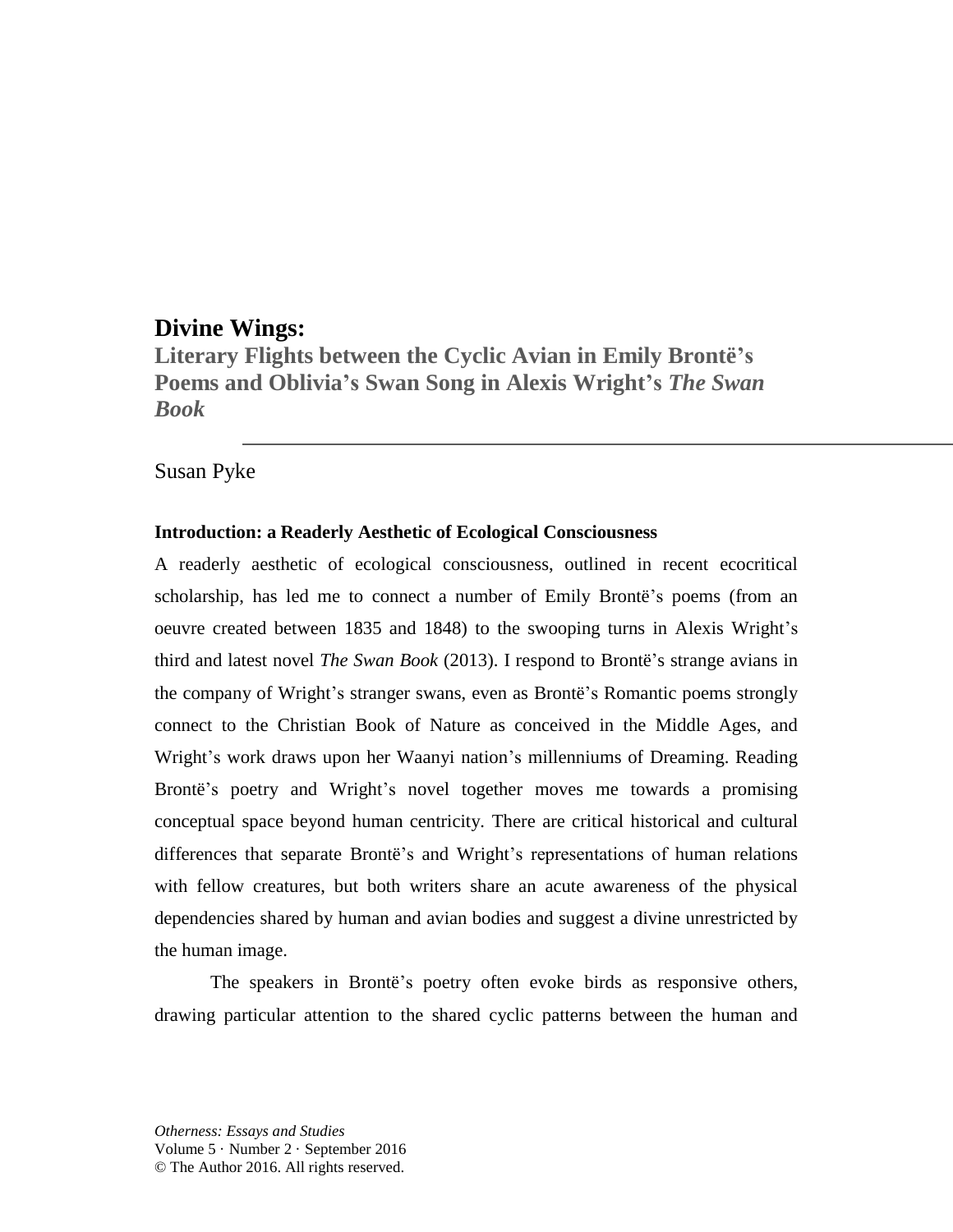avian species in ways that indicate an affinity with German Romanticism. The efforts of Friedrich Wilhelm Joseph Schelling, a philosopher Brontë read and admired, to bring together the physical world and transcendental affect, is at the heart of her writing. James McKusick has argued that such strands of Romantic thinking help create the 'holistic paradigm' that offers a 'conceptual and ideological basis for understanding the potential of salvaging our damaged world' (2000, 11). Brontë's poems form part of this foundation for current ecological perspectives that seek to break free from exclusionary humanist thinking by recognising the interconnection of all creatures.

Brontë's ecologically Romantic depictions of the avian also reflect her immersion in the works of Romantic poets, particularly William Wordsworth, even as she departs from the more anthropocentric perspective found in his poems. For Brontë scholar Marianne Thormählen, the work of Wordsworth 'engendered views of Nature as a manifestation of God' in ways that departed from earlier understandings of 'Nature as a repository of evidence for Christianity' (1999, 67). Lyn Pykett also describes how Brontë followed the Romantic poets' conceptualisation of 'nature in its cyclic continuity' as 'a source of harmony', but makes the point that in Brontë's poems 'death is figured as the resolver of all contradictions' and is a 'means of transcendence that will liberate the imprisoned spirit' (1989, 68). For me, Wordsworth approaches a secularised divine through human imagination in a way that inflates human capacities. In contrast, Brontë's poetry is interested in a spirituality that goes beyond human limitations.

Micael Clarke has explored the complexities in the divine represented in Brontë's poetry, through the context of Victorian religious discourses. Clarke's insights support my contention that Brontë's poems disrupt assumptions that humans have a right to a God-given dominion over the world. Working with Jacques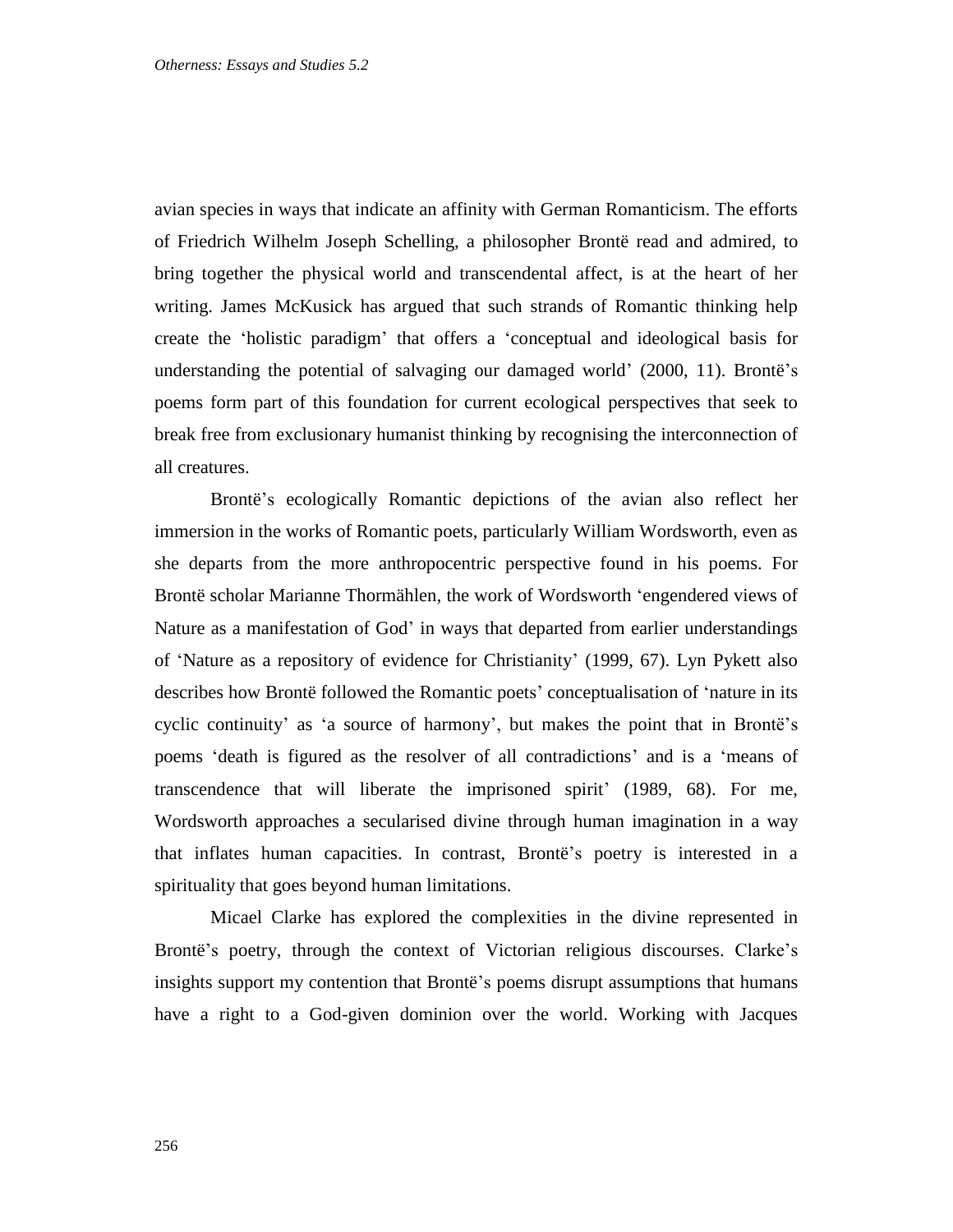Derrida's theoretical differentiations between the holy, faith and religion, Clarke focuses on the 'mystery and awe' that accompanies a sense of the holy (2009, 199). Clarke's analysis demonstrates the intellectually rigorous ways in which Brontë's poems engage with the immanent. It is this mix of Romantic and Christian philosophies of her time that makes Brontë's work unique.

I extend Clarke's analysis of the spiritual imaginary in Brontë's poems to include a more material divine, building on the work Kathleen Stockton has done with Luce Irigaray's 'spiritual materialism' (Stockton 1994, xv). Stockton's reading of George Eliot's and Charlotte Brontë's work through Irigaray reveals a Victorian spiritual materialism that escapes the conventions of patriarchal religion through a deeply embodied sense of 'escape, shadow and inarticulate utterance' (27). This material mysticism is also present in Brontë's work, giving her poems contemporary force, particularly when they offer an allowance for more balanced relations between humans and avians.

The nascent posthumanism of Brontë's work is extended in Wright's critically acclaimed novel, *The Swan Book*. Where Brontë stresses co-existence, Wright's mix of contemporary and traditional storytelling takes readers further, towards a premise of co-creation, by describing a dreamy world-making between Wright's central protagonist Oblivia, and the equally displaced swans that claim her as kin.

Wright's literary work is increasingly included in tertiary reading lists and her second novel, *Carpentaria,* won Australia's prestigious Miles Franklin Award in 2007. *The Swan Book* was shortlisted for the same prize. The powerful eclecticism that attracts readers to her work is reflected in its literary criticism. Ben Holgate describes her writing as magic realism, then, following Linda Hutcheons, as 'historiographic metafiction' (2015, 635). For Linda Daley, *The Swan Book* sits squarely on the stage of 'world literature' (2016, 8). In an interview with Wright,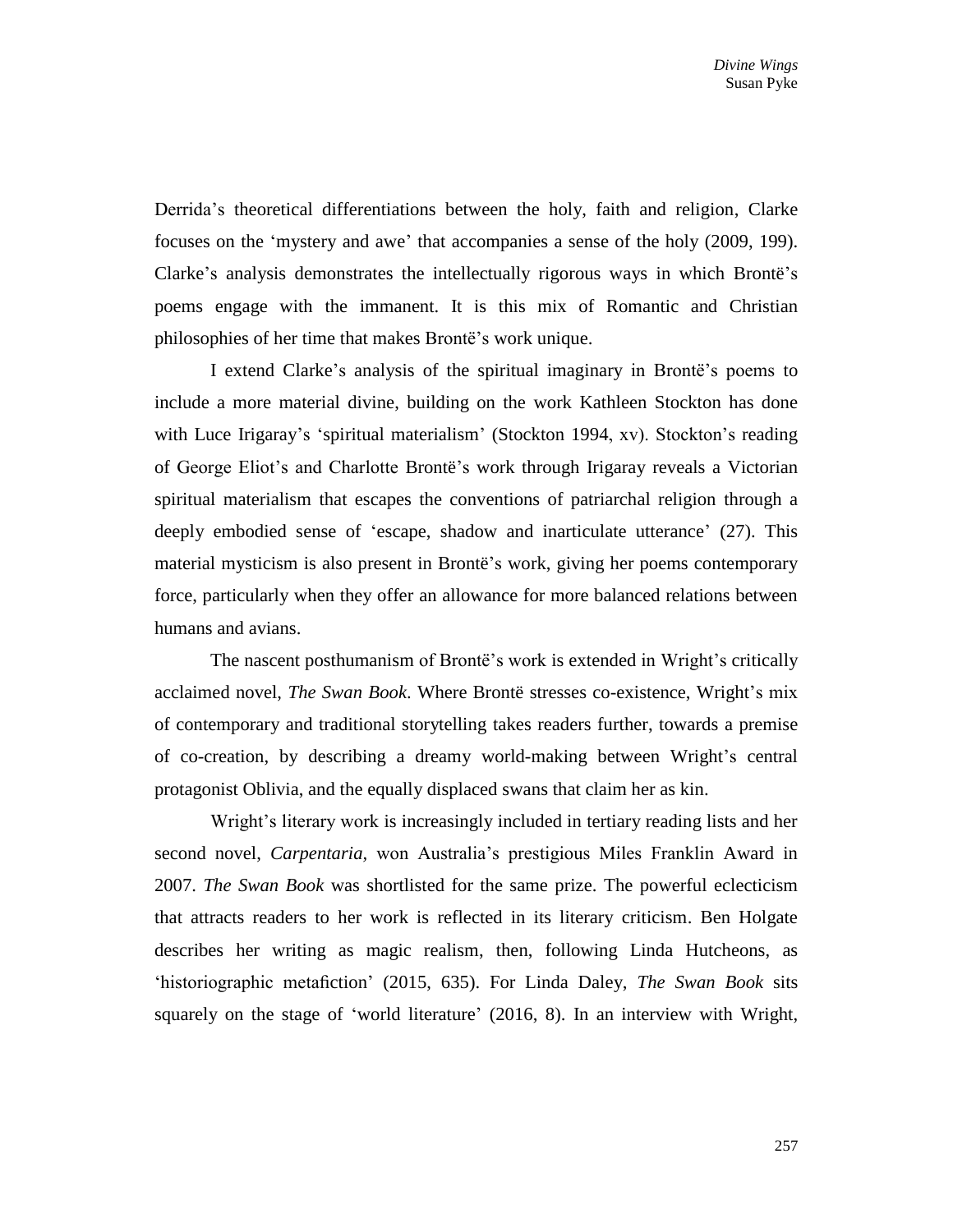Arnold Zable suggests the novel is something like campfire storytelling (Wright and Zable 2013, 28). Arnaud Barras brings together these various claims, working with the postcolonial insights of Alison Ravenscroft to show how Wright's work is constructed to resist 'straightforward fixation of meaning' by 'self-consciously' combining 'Aboriginal storytelling and worldly folklore' to create an 'allegory of reading' (Barras 2015, 5, 7, 9). In this reflexive context I suggest, with care, that to *my* reading Wright evokes an agential nonhuman divine that nurtures more productive dynamics between humans and other earth beings, including, in *The Swan Book*, the avian.

Daley offers a strong critical appreciation of the ontological alterity in Wright's work. She argues its 'material, aesthetic and political nature' has 'a force that opens a world' because of the way her writing resonates with 'her people and ancestry to which she is intimately connected' (2016, 8, 13). Wright supports this contention by emphasising the importance of the stories handed to her by her people (Wright and Zable 2013). Her stories are fleshed into her very being, together with the beings of her elders and ancestors.

The ontological alterity of *The Swan Book* is further empowered by its flexible temporal and spatial boundaries. As Daley incisively notes, *The Swan Book* complicates Western 'cartographic bounds of territory or space' (2016, 13). This is vital to the novel's impact. Wright's novel makes real Giorgio Agamben's theoretical perspective that refuses classifications and exclusions, creating a world that is akin to his 'zone of non-knowing' where the 'mystery' of the nonhuman is accepted (2004, 91, 92). As Daley argues, Wright's central character, Oblivia, is 'connective to … the untimely different time of the nonhuman' through an 'animation' of Country that 'occurs through the interconnection of human and nonhuman forces' (20, 22). This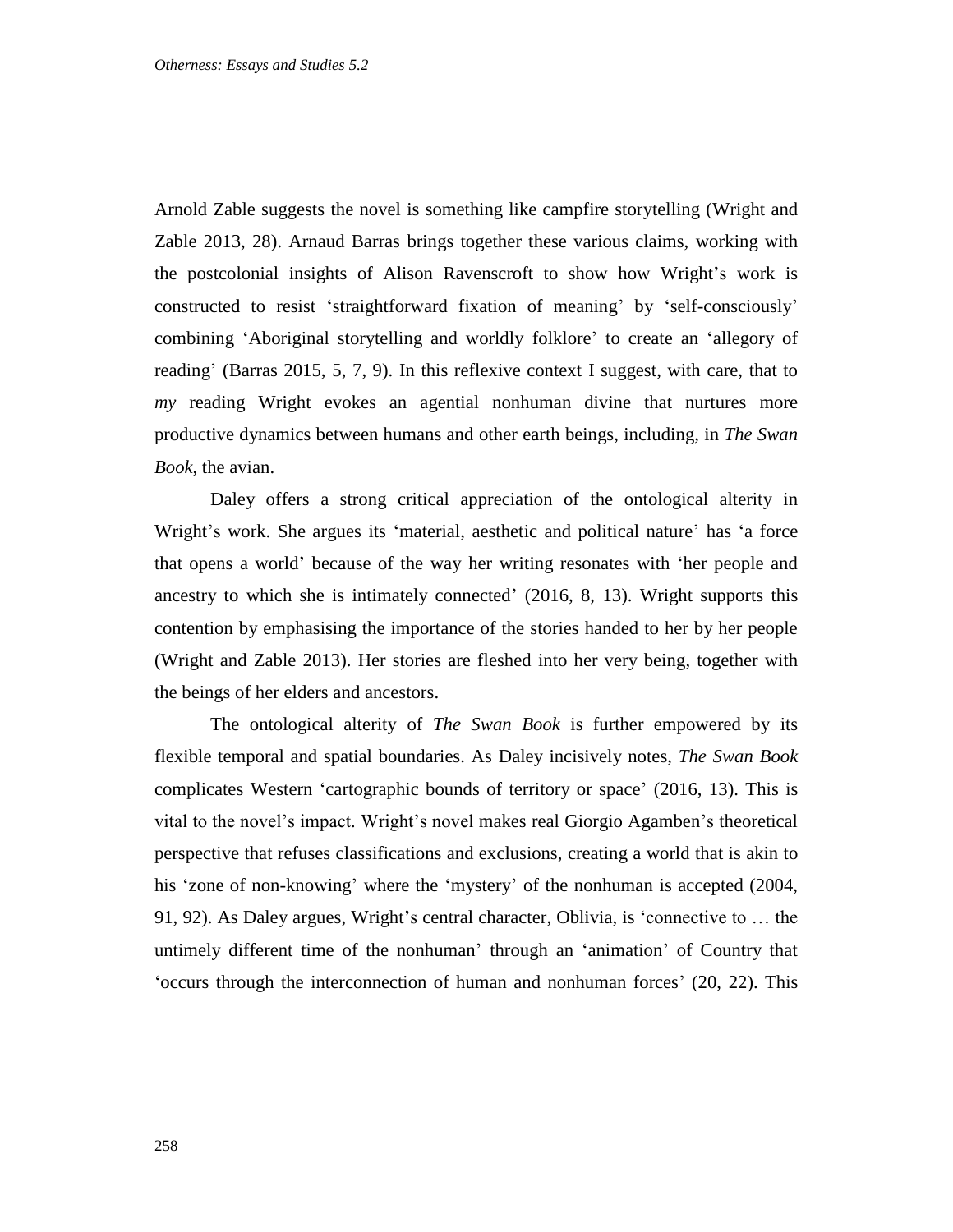connectivity activates Agamben's evocative descriptions of the ways in which time and space are necessarily different for each species.

There is, at the same time, a contemporary punch to the novel, provided by Wright's focus on the impact of climate change. Positioning her work as 'describing the hornet's nest of the world' where displacement induced by climate change is already underway for many species, she asks 'What happens to a bird – or to anyone – who has no story for that country?' (Wright and Zable 2013, 28, 30). In this sense *The Swan Book* is an elegy, lamenting a loss written into the past, present and future of the Waanyi inhabitants. It is also deeply cognisant of the broader world at risk.

The empathetic imagination of contemporary readers approaching the work of Brontë and Wright will be sparked differently depending on their reading position. As Barras has argued, the 'relationality' of the reader is critical to their approach to Wright's work (Barras 2015, 2). The same can be said, to a lesser extent, for Brontë's poems. I approach the work of both authors as an ecocritical reader, concerned about my role in a beleaguered world acutely damaged by sustained human pollution. This mode of ecocritical reading has been contextualized by Timothy Morton, who argues that ecocritical readings can create a 'difficult, disturbing, and potentially traumatic encounter with enjoyment' (2008). This melancholic mode of reading becomes, for Morton, the 'ecological thought' (2010). Beginning from the conclusions reached by McKusick and others, Morton describes the ecological thought as a direct descendant of Romanticism. Ecocritical readers, he suggests, might well understand the interdependence between humans and other creatures as a 'vast' and immeasurable 'mesh' (2010, 15). The links I find between Brontë's material mysticism and Wright's expansive kinship suggest this Romantic enmeshment. Beyond this understanding lies the possibility of a non-Indigenous 'not-knowing' that looks towards Agamben's challenge. As Barras points out, Wright's ontology is not open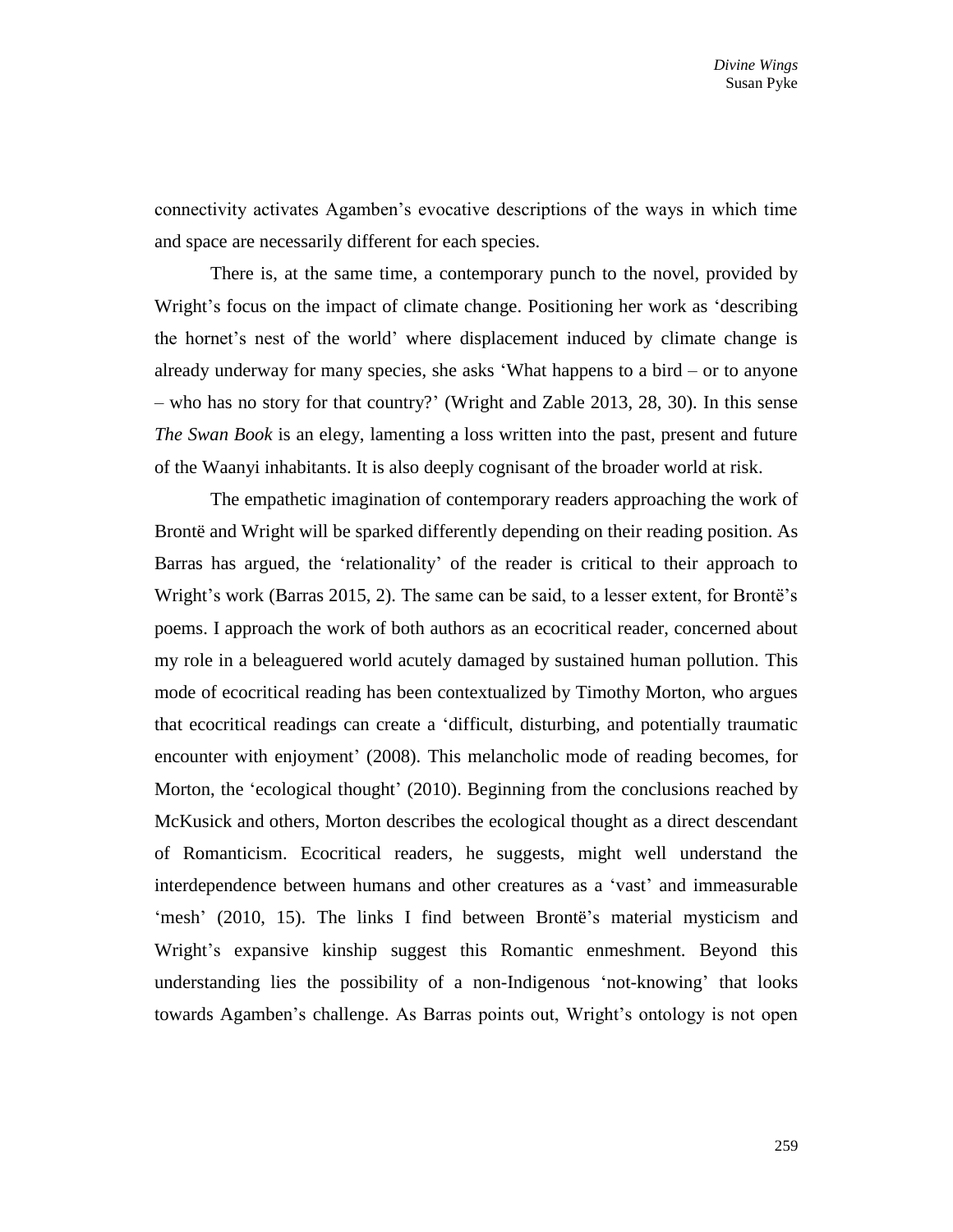for conceptual adoption, in and of itself. It does, however, suggest there are alternative routes to the Western trajectories driving global carbon pollution.

The unspeakable and mysterious interconnections between material objects and discourses of spiritual imagination have been partially described by Karen Barad. Bringing together the insights of quantum physics and literary analysis, Barad has argued for more 'radical political imaginaries' pointing to 'aboriginal cultures' for understandings of the 'other within' (2015). This need not involve the appropriation prudently criticised by Barras. In her earlier work Barad describes, in illuminating detail, the enfolding intra-actions that allow for a physical materiality (2007). As she explains, with other new materialists such as Jane Bennett, humans are, at a molecular level, anything but purely human. Such understandings assume the agency of all phenomena and allow for ways of being that escape human understandings. Such a premise necessarily does away with any sense of one species being privileged over the other. The idea that humans are but one mode of potentiality supports Wright's contention that 'If you do the wrong thing to the country, the country will get sulky and cause harm' (Wright and Zable 2013, 30). As there is no self-contained act at the molecular level, humans can never fully understand the implications of their partial embodiment. Further, they will variously experience the ramifications of their intra-actions with others. Attentive care is therefore required to live with a minimum of harm to others.

Barad's fusion of discourse and materiality justifies the attuned responses to encounters with nonhuman others that are found in the works of Brontë and Wright. These intra-actions do not, however, mean that it is possible for humans to speak *for* nonhumans. What *is* possible is acting on a recognition of mutual enmeshment. Cary Wolfe evocatively describes this awareness and attunement to the other as a 'constitutive dependency' (2010, xxvi). To understand the human inability to see, or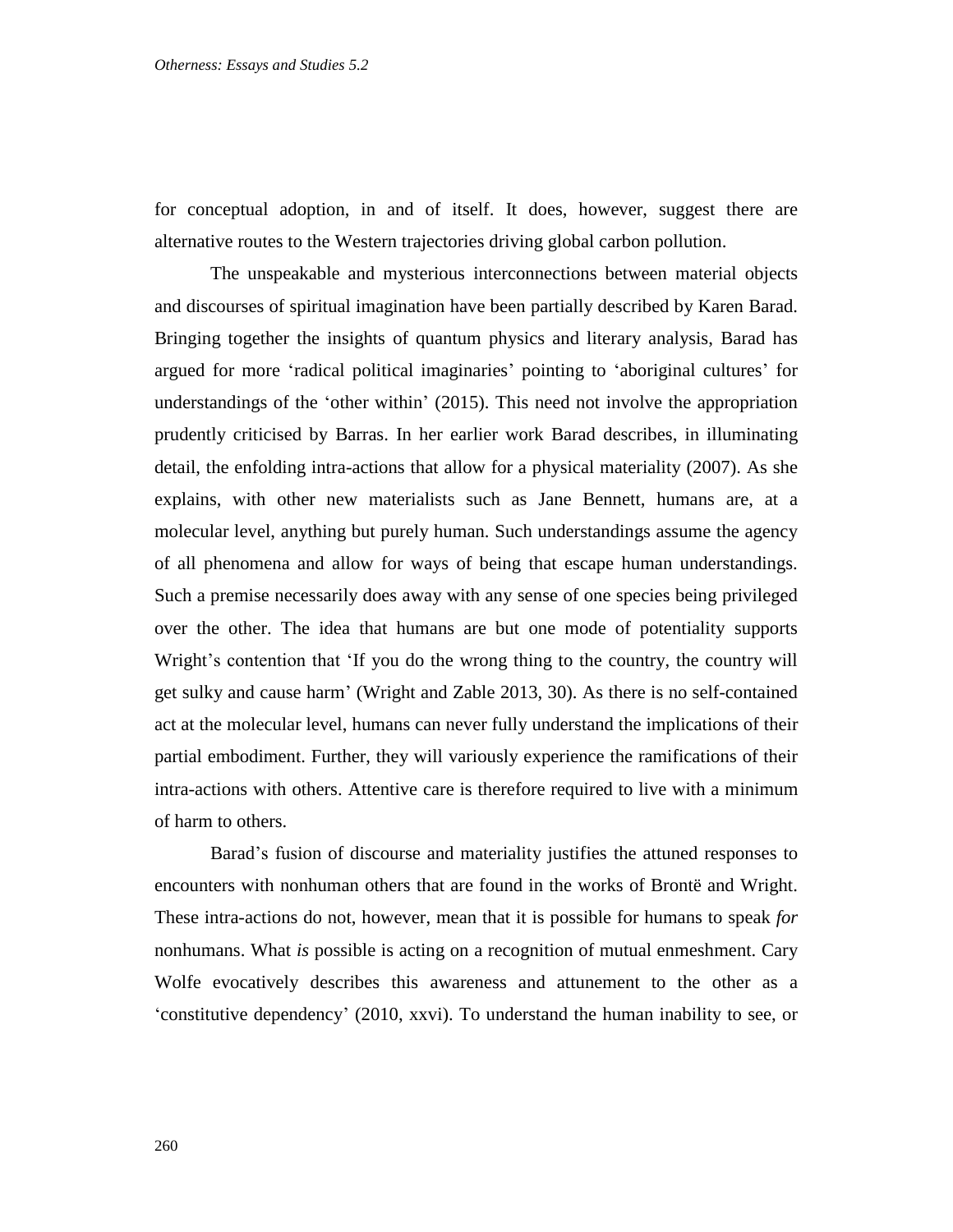to speak for the other, to know there are blind spots that come with being human, creates a starting point for newly attentive encounters. This attunement has practical ramifications. Once humans allow for nonhuman agency, then the work to reduce carbon pollution and other damage against the world shifts towards a more ecological orientation. If the earth is to remain liveable for *all* creatures, not just humans, inadequate and ill-conceived human-oriented 'solutions' no longer apply. Brontë and Wright both provide literary responses to the nonhuman that make space for these more inclusive actions.

## **Brontë's Strange Birds: the Fearsome Talon of the Hawk and the Power of the Piercing Eye that Glares Askance**

My reading of Brontë's poetry has much of the melancholy imbued in Morton's ecological thought. Her poems depict a ghostly world that might, in less than two human generations, only exist in cultural imaginaries. Further, as Barad has argued in the context of Fukushima, 'multiple times' are 'at the same place' most clearly when past damage manifests as present loss; 'hauntings are not immaterial' (2015). Like swirling radioactive deposits in the ocean, the great acceleration towards current levels of global warming can be traced back to Brontë's time and place (Steffen et al. 2015). In the mid-1800s the rapidly industrialising textile industries of West Yorkshire were busily producing deposits now counted in the 400 parts per million CO<sup>2</sup> that is already shifting weather and habitats, thus displacing many species, including the threatened avians so evocatively described by Thom van Dooren (2014). With this spectre of loss in mind, Brontë's divine within her poetry is strikingly relevant.

For Brontë's speakers, birds are both singular beings and metaphorical allusions. In the first instance, what generally occurs between the represented birds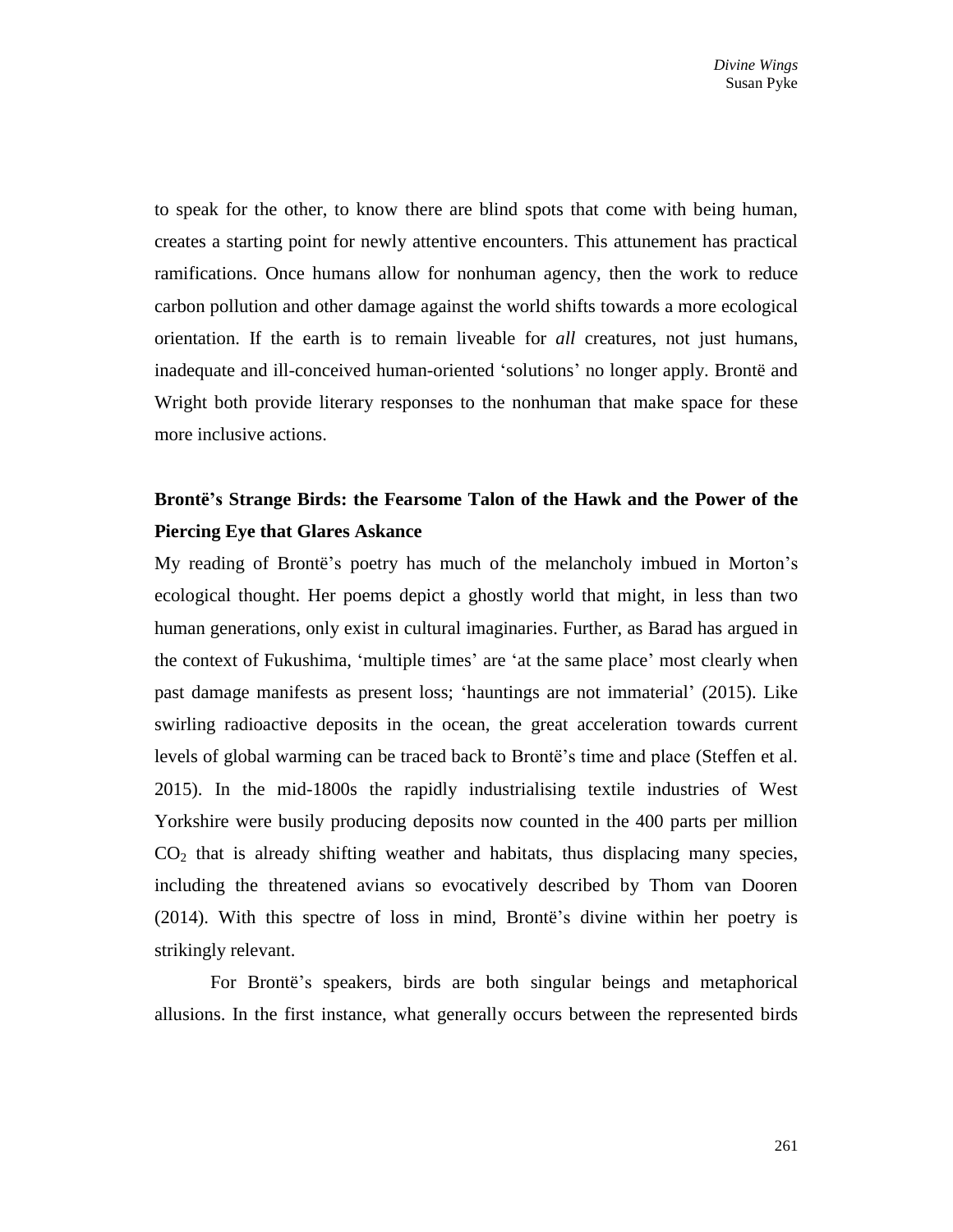and the speakers are moments of mutual attunement. Animal studies scholar Vinciane Despret describes these moments as 'situations of exchange' (2008, 135). As Barad makes clear in her description of a network of interconnected relations that cross back and forward through a dynamic co-affectivity, humans might ignore these relations, but they cannot exist outside these relations. Of course Brontë does not write directly to Barad's concept of material intra-action, but her particular articulation of Romanticism allows for this mutual agency by representing the other-than-human in non-hierarchical ways.

Where Brontë's poems refer to birds specifically, a sense of shared morbidity often emerges, with death being depicted as an inevitability that accompanies creaturely vulnerability to cyclic seasonal change. This important metaphorical emphasis in Brontë's work makes it clear that as death comes to birds, so too will it come to humans. As Wolfe, with others, has argued, this animal vulnerability, with its 'shared embodiment, mortality and finitude' is that which makes humans attend to other creatures in ways that are not human-centred (2010, 62). This shift from human exceptionality and privilege is how Wolfe defines the term posthuman. From this posthuman ecological perspective, if the human aim is to live well, then it is equally important that all other creatures also live well.

Brontë's (1992) lyrical non-hierarchical perspective is evident in her rousing epic poem 'The Death of A. G. A.', where, as a heroine dies on a battlefield, a 'lark sang clearly overhead' (line 139). This poem, set in Gondal, an imaginative world created by Brontë and her younger sister Anne over many years, sounds out a death knell that signifies, for the speaker, the transitory nature of life. It also signals that life will continue on beyond the death of the heroine and the lark. As the battle continues, the heroine's corpse will become carrion for the 'hungry hawk' and other watchful 'wild birds of the air' (line 319). The birds' uncanny watchfulness suggests a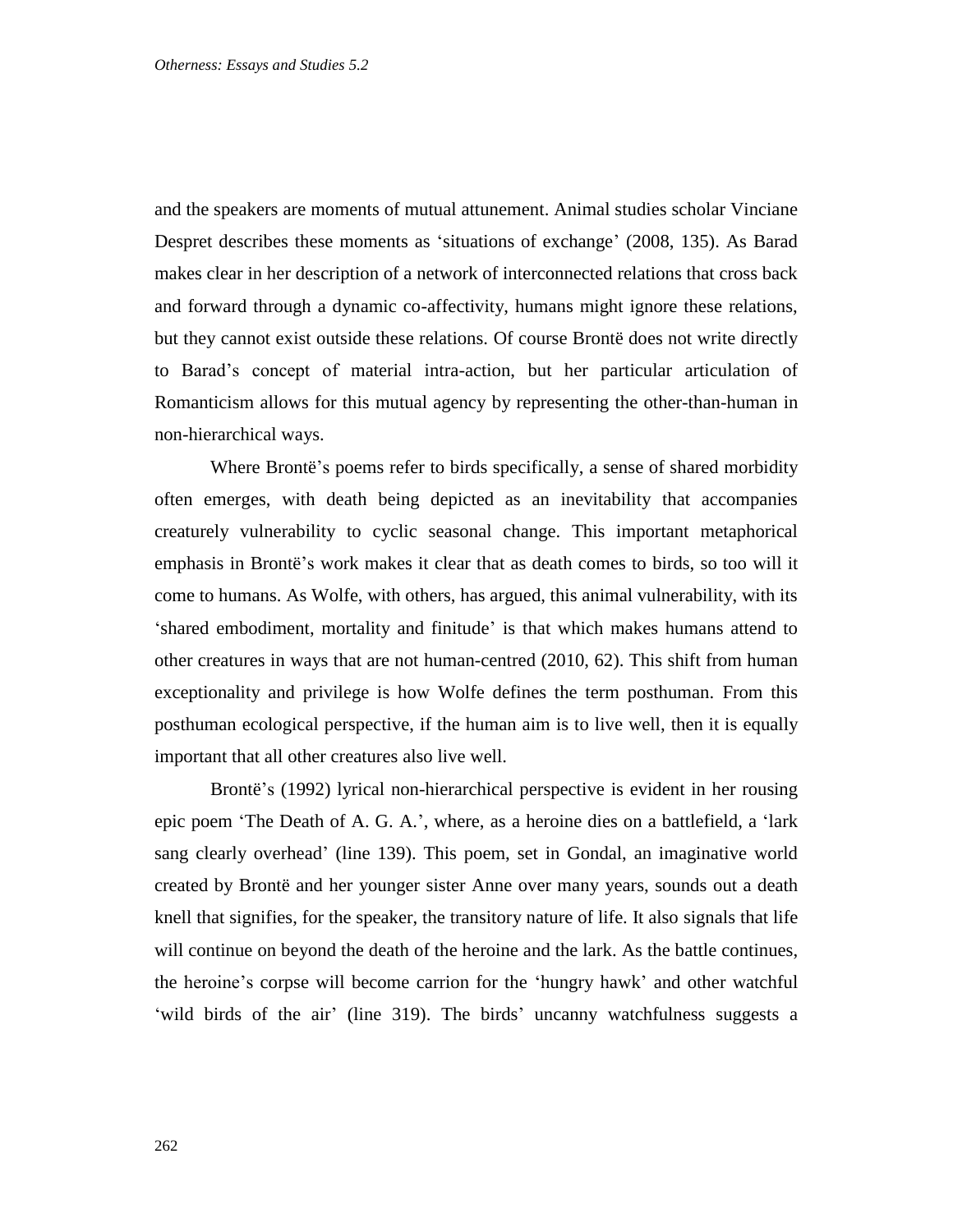perspective as strange ('wild') and familiar ('hungry') as the cry of the lark harmonising with the last breath of a human. As Morton puts it, 'compassionate coexistence' involves getting used to the idea of 'strange strangers' that are 'at the limit of our imagining' for this is where things become 'open and ambiguous' (2010, 17). In this poem, both hawk and lark have an agency of their own that is not beholden to human comprehension.

Brontë's refusal of a presumptive anthropocentricism is also present in another Gondal poem, 'Julian M. and A. G. Rochelle'. A 'tender child' does not brutally grab or catch a much desired object (line 113), yet still the childish 'hands did just enfold / Safe in its eager grasp' a bird (lines 113-114). As this child 'wept to hold' the bird (line 114), as if the bird's gaze was the point of a sword, the child is 'pierced with one wild glance from the troubled hazel eye' (line 115). Power shifts in this poignant moment. Affect takes away sovereignty. The artery of co-existence is opened, the life-blood of interconnectedness flows, and the child 'gushes into tears and lets its treasure fly' (line 116). Recognition of the fragility that comes with being a creature vulnerable to the actions of another creature is enough to overcome the child's anthropocentric eagerness to control, to possess, to make a 'treasure' of that which is not designed to be owned. In this moment of an attuned shared gaze, a new flow of co-existence begins. The 'troubled' bird is present and powerful and will not be held in the prison of the child's gently intentioned hand and eyes. The 'wild glance' that pierces, like talons that carry the spoils of human flesh, remind readers how strange the bird's world is to the human. The avian is, as Agamben might put it, in the 'open'. Yet still there is a blind spot, conveyed in the speaker's 'knowing' preconceptions of the 'wild'. Brontë's avian is not 'outside of being' in the way Agamben proposes (2004, 91). Despite this limitation, Brontë's poems do important work in offering the reader both the strange avian and the strangeness of the grasping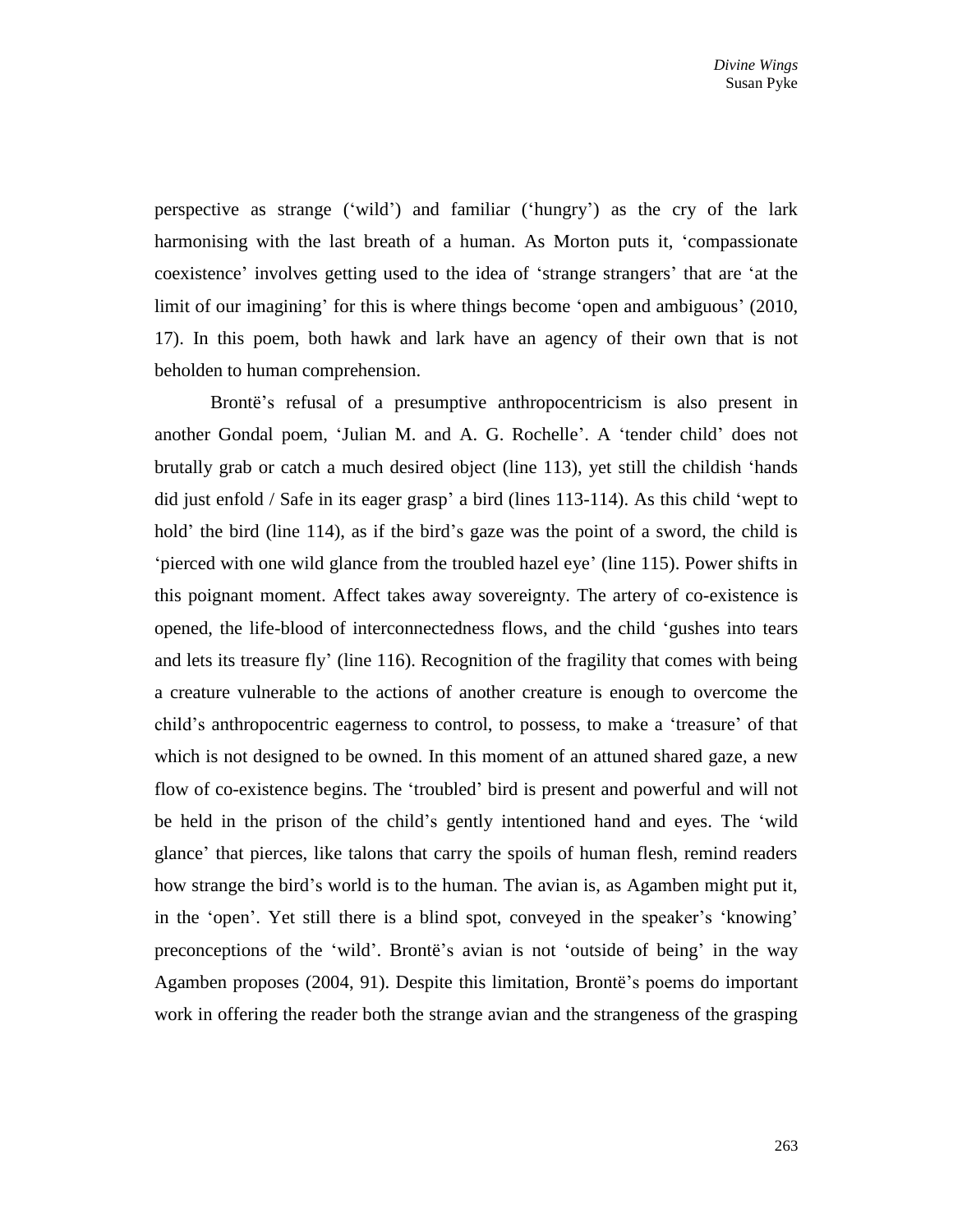human. By pushing these creaturely boundaries, Brontë's speaker shows an acceptance of the impossibility for humans to fully understand the strange avian.

In an earlier untitled poem, beginning 'Still beside that dreary river' (line 1), a deeper strangeness appears through metaphor. As a murderer muses, a 'raven's screaming' is heard overhead (line 7). The scream of the raven does more than enter into the realm of the human imaginary by marking the murderer inhuman, just as the lark's cry does more than show the futility of war. The speaker is demonstrating Despret's moment of engagement. The raven functions as a symbol of death and, at the same time, the interruption of the raven is material. This bird is a carrion seeker who will assist, like the scavenging hawk, in the processes of death, decay and new life. This specific raven, that screams and that will consume, is an agent of the life that swoops in after death.

Brontë often conflates death with night and winter in the avian flutter of a life briefly lived. In 'Stars' the importance of night is emphasized through a 'hostile' morning that harshly interrupts the speaker's repose by stimulating the 'birds' that 'sang loudly in the woods' (lines 43, 35). The birds, like the morning, are as intrusive as the 'fresh winds' that 'shook the door' (line 36). Night, valorised as necessary and as welcome as death, creates space or new beginnings.

Like the welcome night, Brontë's poems accept winter's deathly cold without denigration. The presence of summer's birds speaks to their inevitable demise; they sing to death as much as to life. The speakers must accept the onset of winter as do the birds. This is particularly clear in the untitled poem beginning 'A little while, a little while' (line 1). Readers are presented with a 'mute bird sitting on the stone' (line 17) surrounded by 'dank moss dripping from the wall' (line 18). The speaker, like this 'mute bird', is part of the 'all' (line 20), both will be there for just a 'little while' and both would rather die (in a 'little while') than leave their beloved home.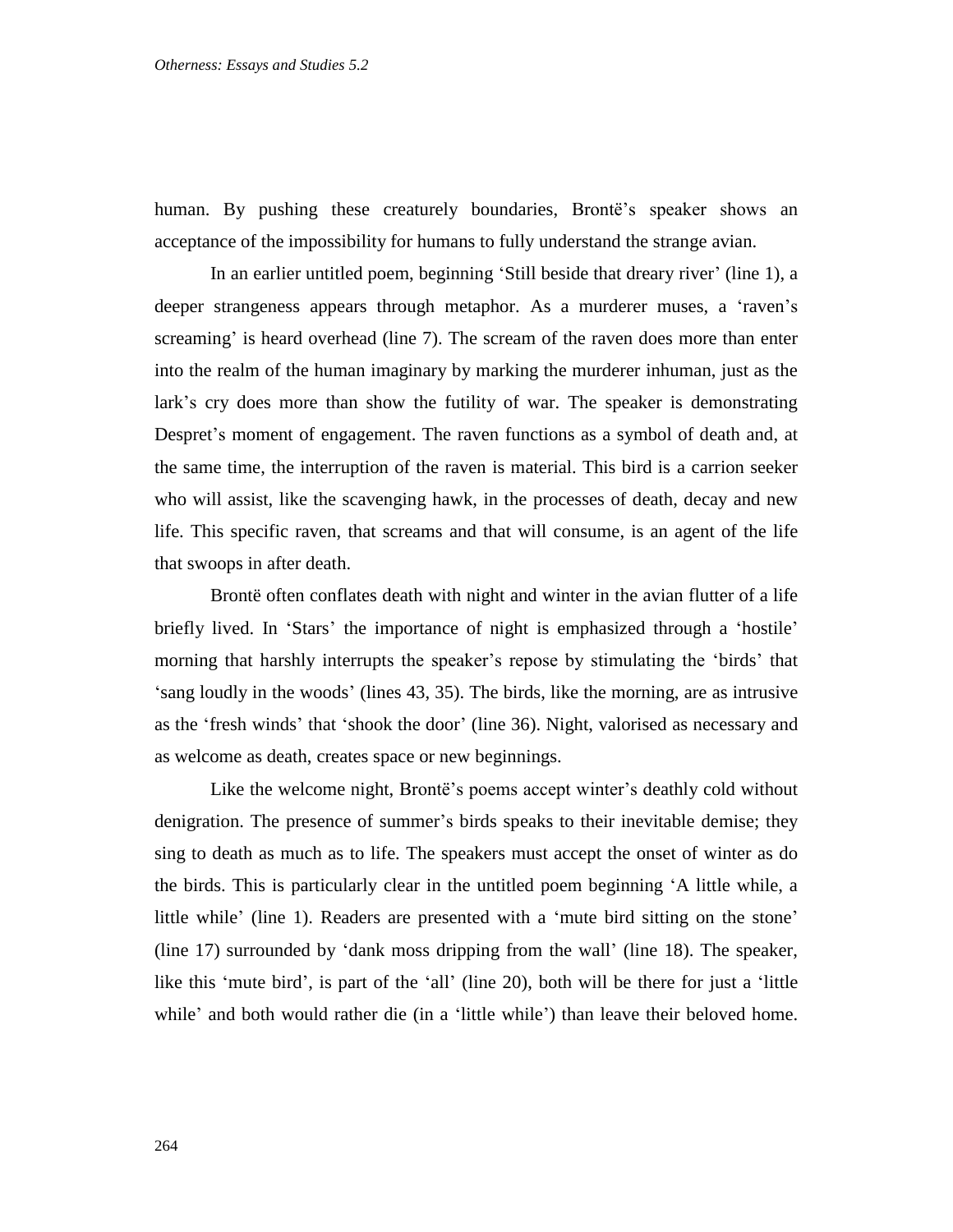The metaphorical directions here position the sense of belonging to place as transitory, like a season, like a life.

This acceptance of the presence of death within life is also realized in 'Song' (1992, 11). The lilt in the opening lines, 'The linnet in the rocky dells / The moor-lark in the air' (lines 1-2), is followed by slower lines with a longer perspective, where individual 'wild birds' of a specific place are part of an ongoing series of repetitions (line 6). Like generations before and after, these birds 'raise their brood' and then they will be gone (line 6). The linnet and moor-lark, and by implication, the speaker, share equally in this recurrent pattern. They are singular and yet part of a generalized whole. These sentiments are echoed in an untitled poem beginning 'Loud without the wind was roaring' (line 1). This poem positions the speaker in winter, reflecting on a time when it was 'spring, for the skylark was singing' (line 11). Death is, again, ever present. Even as 'the wild skylark was filling / Every breast with delight like its own' (lines 49-50), there is a sombre 'brown heath' a little to the distance (line 54), 'stunted' (line 55), on a 'lonely hill' (line 53). The barren landscape amplifies the whisper of winter closing in. The moment of fullest life for the avian body – and by implication, the human body – is a fanfare for its mortal end. Death is as much a part of life, as day must dissolve into night.

In this time of rapid climate change, Brontë's depictions of transient individual lives held within a broader certainty of repetition can no longer be assumed as a given, not for humans and nor for birds. This broader shared vulnerability of humans and avians, read through the ecological thought, resonates strongly when reading 'Loud without', where the 'linnet' is 'trilling / Its song on the old granite stone' (lines 47-48). Brontë's speaker juxtaposes the life and death of animal species, brought about by seasonal change, with a larger cycle, a deep time told through the layering of life that creates hardened rock. This unfleshed becoming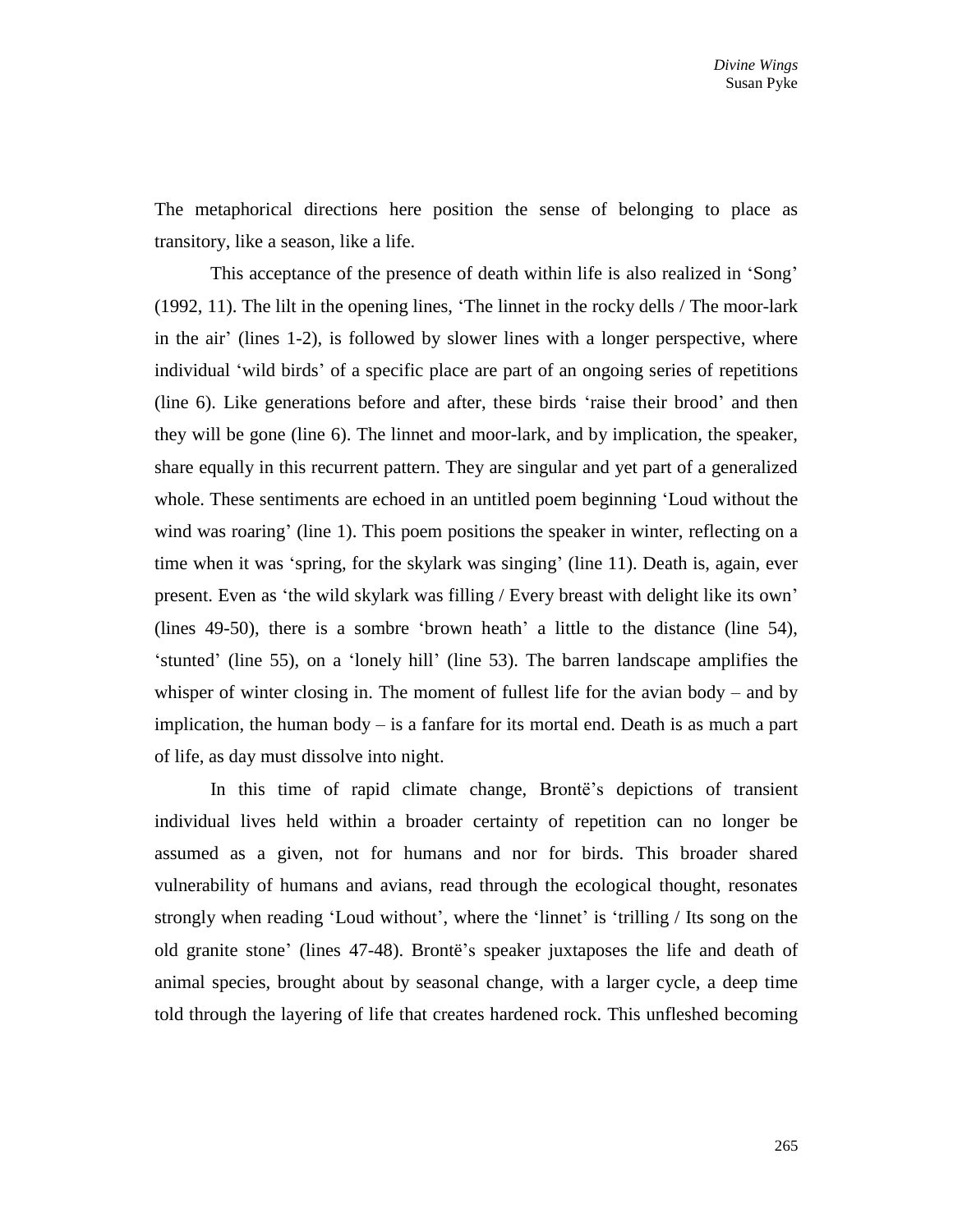world is a bittersweet offering to an ecocritical reader. The world will go on, with or without birds and humans. There are other ways in which the earth can live.

Aware that it is no longer possible to take for granted the cycles depicted by Brontë's speakers, ecocritical readers may feel like the 'sullen' wedding guest, in 'A Day Dream' ruminating that 'these bright things' will be 'vanished like a vision vain' once 'winter' comes (lines 12, 25-27). Like those 'birds that now so blithely sing' (line 29), humans may also, soon enough, be 'Poor spectres of the perished spring' (line 31), that fly towards extinction 'In famished troops' (line 32).

Brontë's attention to the hawk's watch, the linnet's trill and the deserted nest serves as a reminder to contemporary readers of what is at stake. Brontë's speakers appreciate the lack of exceptionality in the seasons. Summer and winter, death and life, night and day might be expected to carry on into the next two human generations, but these cycles may not include the flourish of diversity offered by creatures suited to seasons as they are. In the stony face of such a future, Brontë's poems are highly pertinent. No fleshy creature, neither human nor avian, can demand dominion over the other, or over the earth. Flesh and blood, together, they need a world that remains largely as it is.

With this in mind, the deathly quiet of Rachel Carson's *Silent Spring* (1963) echoes through Morton's ecological thought back to Brontë's mortal winters. The gate on global emission reduction targets is closing. It may be that a four-degree rise has already bolted, like a horse through an open gate, into an apocalyptic future. Just as Brontë's speakers shiver with foreboding for the vulnerable, so too might contemporary readers fear a final end, particularly those who feel the talons of endangered birds in a citizenry of science. Each cycle may be the last. There is, however, hope in the piercing eye of the bird held in a child's hand. New human/avian relations are possible, beyond the desperate throes of DNA capture in a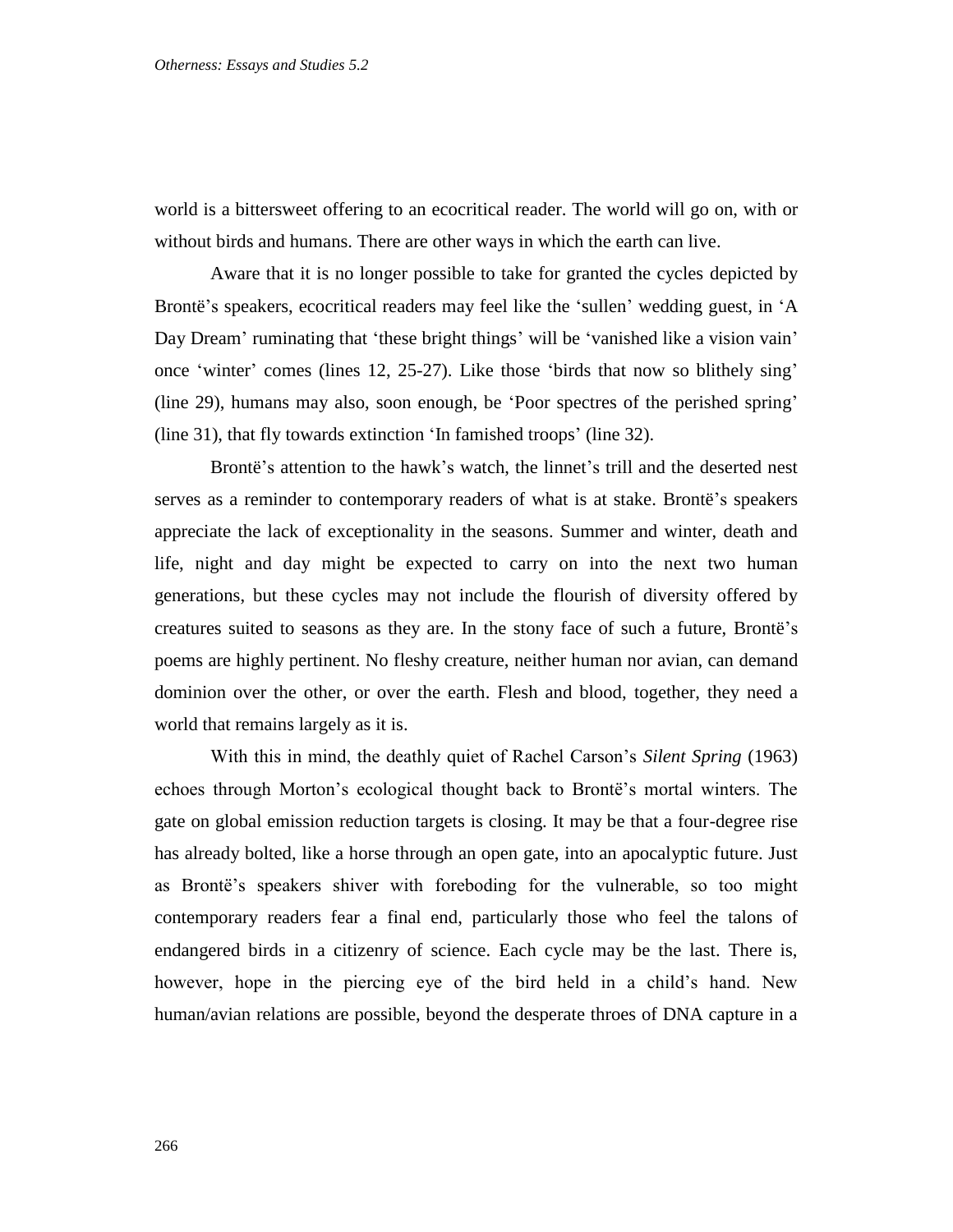time of mass extinction. Humans have the option to look and respond to nonhumans in more inclusive ways.

### **Wright's Swan Song**

In Brontë's poems, creatures are responsive *to* each other, co-existing in an attuned way. In Wright's novel, creatures are responsive *with* each other. Wright brings her Waanyi nation's world into a post-apocalyptic future, while also making present the oral stories known to her community for over forty thousand years. Her work suggests that in a world suffering extreme environmental degradation, it is imperative that birds, as well as humans, are invited to co-create the world through more coaffective ways of being.

*The Swan Book* is a tragic and fiercely political novel, set in an imprecise future in the next century. The setting traverses two areas in remote northern Australia, a busy urban southern city and finally, the long walk between both places. Severe environmental degradation has displaced many humans and other species, including the black swans who share the centre of the text with Oblivia, a fragile girlwoman who is estranged from her family, her body and her country.

It is not possible to provide a clear method or synopsis for this far-ranging tender novel. It draws on the Indigenous knowledge Wright is privy to as a respected elder of the Waanyi nation, but, as Barras cautions, with Ravenscroft, *The Swan Book*  does not provide access to the ontology and epistemology of this community. It is this disallowance that creates the productive uncertainty that makes *The Swan Book* so affective. As Barras goes on to argue, readers are encouraged to acknowledge the cultural inaccessibility of the novel in a reflexive way through a 'process of interpretation and meaning-making' created by 'the figure of the inscribed reader', Oblivia (5, 9). These hermeneutics fostered by Wright's novel may well include a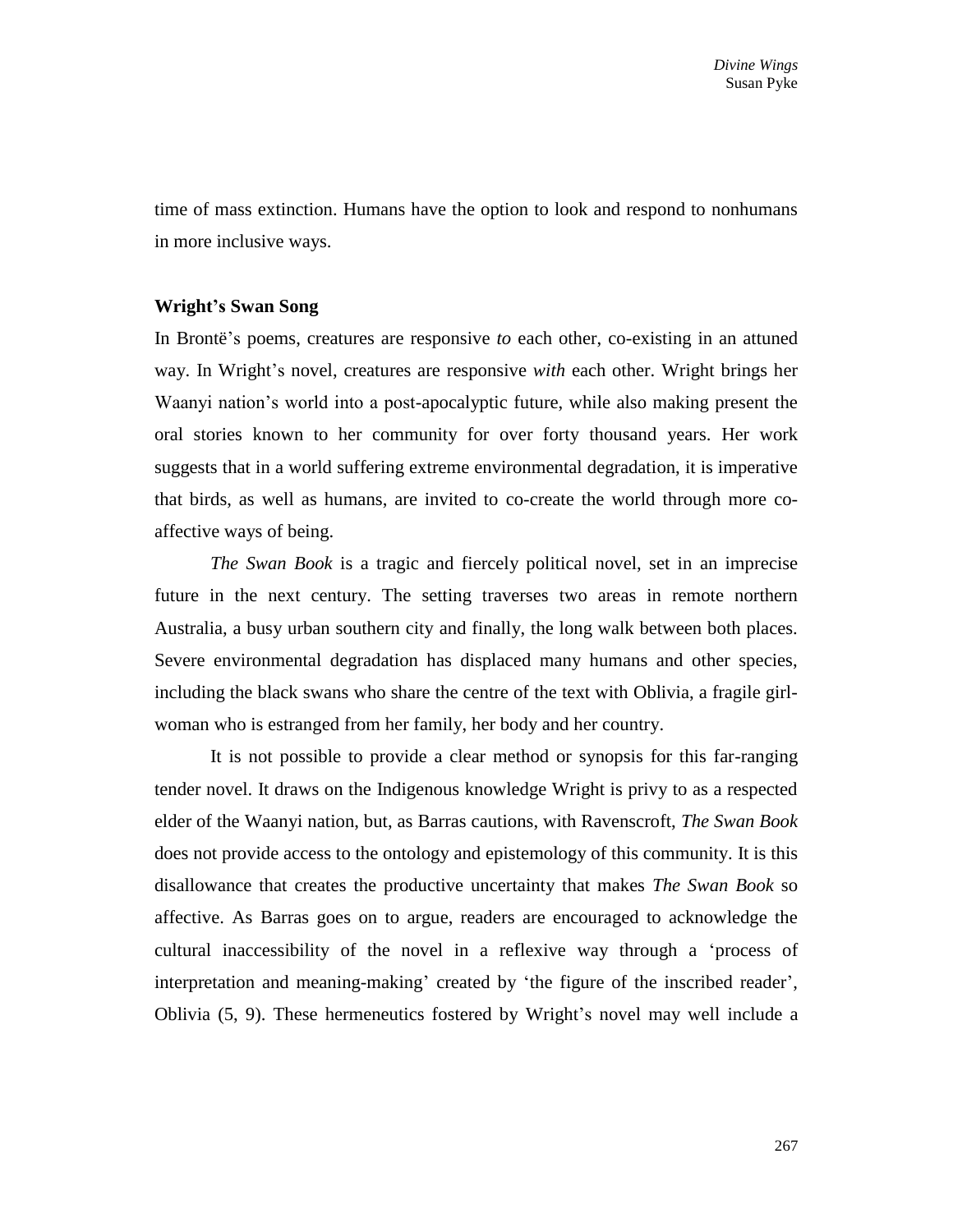consideration of extended relations between humans and nonhumans. For Oblivia, the deep and unquestioned kinship that the black swans claim with her provides a sense of hope, even in a tortured world where the spring of growth can barely be discerned. Readers approaching this work through Morton's ecological thought might hear Wright singing to the despair of a world out of patience. Wright is acutely aware of the harm that comes with pushing climatic cycles towards an apocalyptic future. Her song to a future rise of four degrees is an elegy for all creatures, including the humans and birds that share in and shape each other's stories. As Wright says, telling stories is one of the ways 'business' can be done (Wright and Zable 2013, 28). This novel is very serious business indeed.

Wright's novel is set in a dystopic future but its concerns are very much of this time. The devastating impact of climate change is already being experienced by those on the margins, including people of the Waanyi nation. Yet the past, the present and the future are not separate in *The Swan Book* as they are in Western representations. Daley calls this the 'double time of chronology and events' (2016, 21). For Daley, Wright's work places readers in a world outside the confining logic of the Western bounded rational individual (9). While non-indigenous readers cannot access this world, they can be given a sense that such a world exists. This perspective aligns with Barad's application of quantum physics to literary discourse, insofar as the world is more than Western logic has traditionally allowed.

The generative relations Wright depicts between humans and birds maintain the absolute otherness between species, even as she evidences the ties of kinship between Oblivia and the swans. These swans are stranger than Brontë's moor-larks, hawks and linnets. Their metaphorical weight is also different because of the way Wright continuously reminds readers of the swans' textual and ancestral familiarity to Oblivia. As Daley evocatively puts it, the blurring of Oblivia's characterization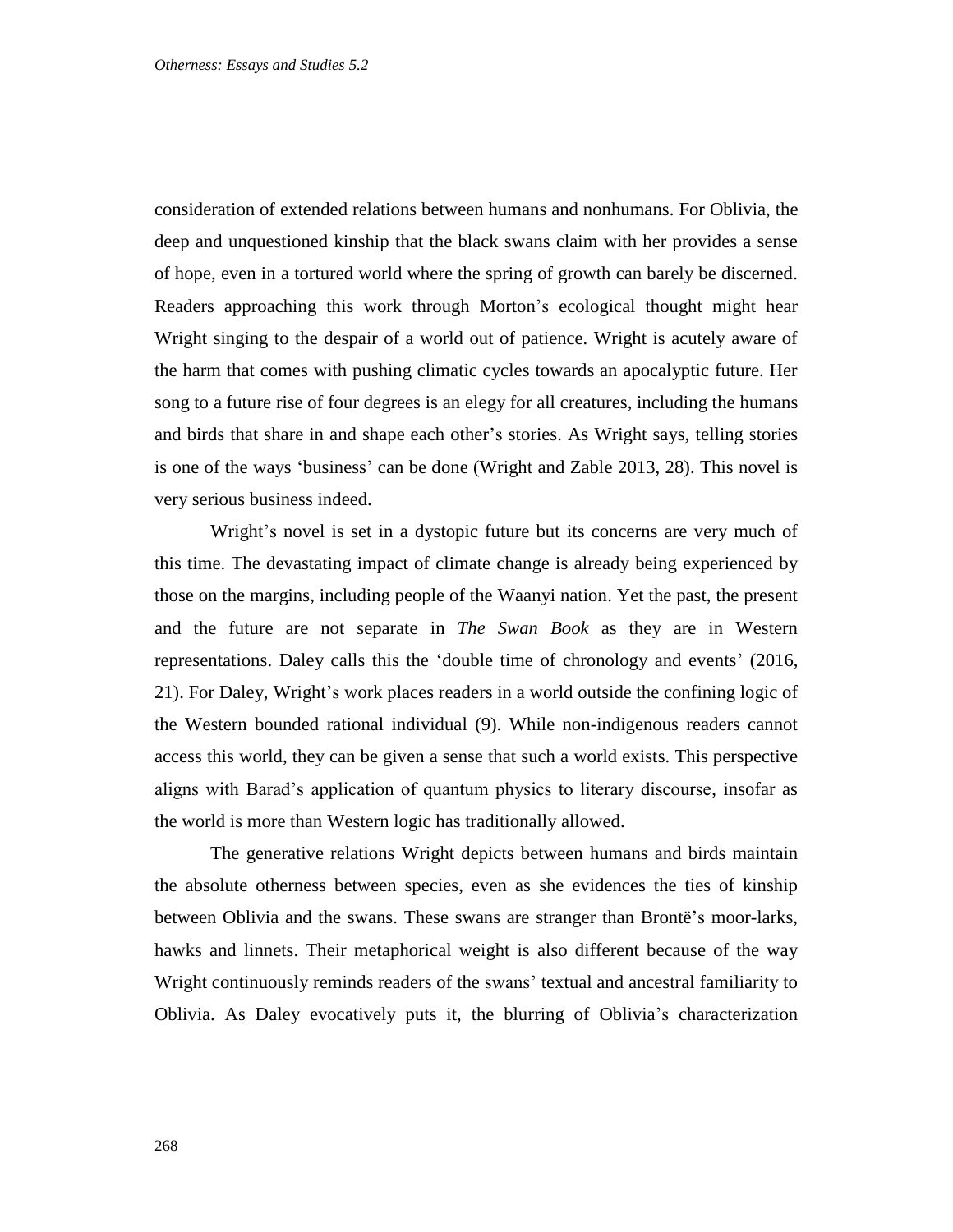suggests that she may be also 'a figure of relationship itself, to the land, or to the animal and spirit beings' (2016, 20). The same too might be said of the swans depicted by Wright. They tell stories in their actions, most particularly in their responses to the humans they encounter. The details of these stories are not discoverable in the text but they influence the force of the narrative.

The agency of Wright's black swans ensures they are not subsumed in the human narration of Oblivia's swamp country, even as they enter her world through her traumatised dreaming. They have their own dreaming that exists outside human stories. In this way, the swans exist in Agamben's 'zone of non-knowledge' (2004, 91). Wright's novel never represents human perceptions as the beginning and the end of what is possible, veering off from human exceptionalism with something akin to the intellectually rigorous material mysticism suggested through the work of Clarke and Stockton. The first sound of the swans is 'like angels whispering from the heavens' (Wright 2014, 15). The swans this novel evokes are textually divine as well as being sacred in a materially ancestral sense.

With the arrival of the swans, Oblivia's world and its stories begin to change. A displaced swan gazes upon 'the little girl far down on the red earth' and then, as the swan falls 'through the air' the narrator wonders if 'perhaps' the swan 'placed itself within the stories of this country' (18, 19). This swan, and those that follow, bring with them stories that cannot be charted through human cognition. Yet, the 'swamp people' did know these stories in an earlier time; even while 'nobody in the North remembered the stories in the oldest Law scriptures', it is, importantly, understood that 'these big wetland birds' also 'had Law' (67). White swan stories are contained in the books and stories granted to Oblivia by her European foster-mother, Bella Donna, but the black swans embody stories that exist beyond human recounting. It is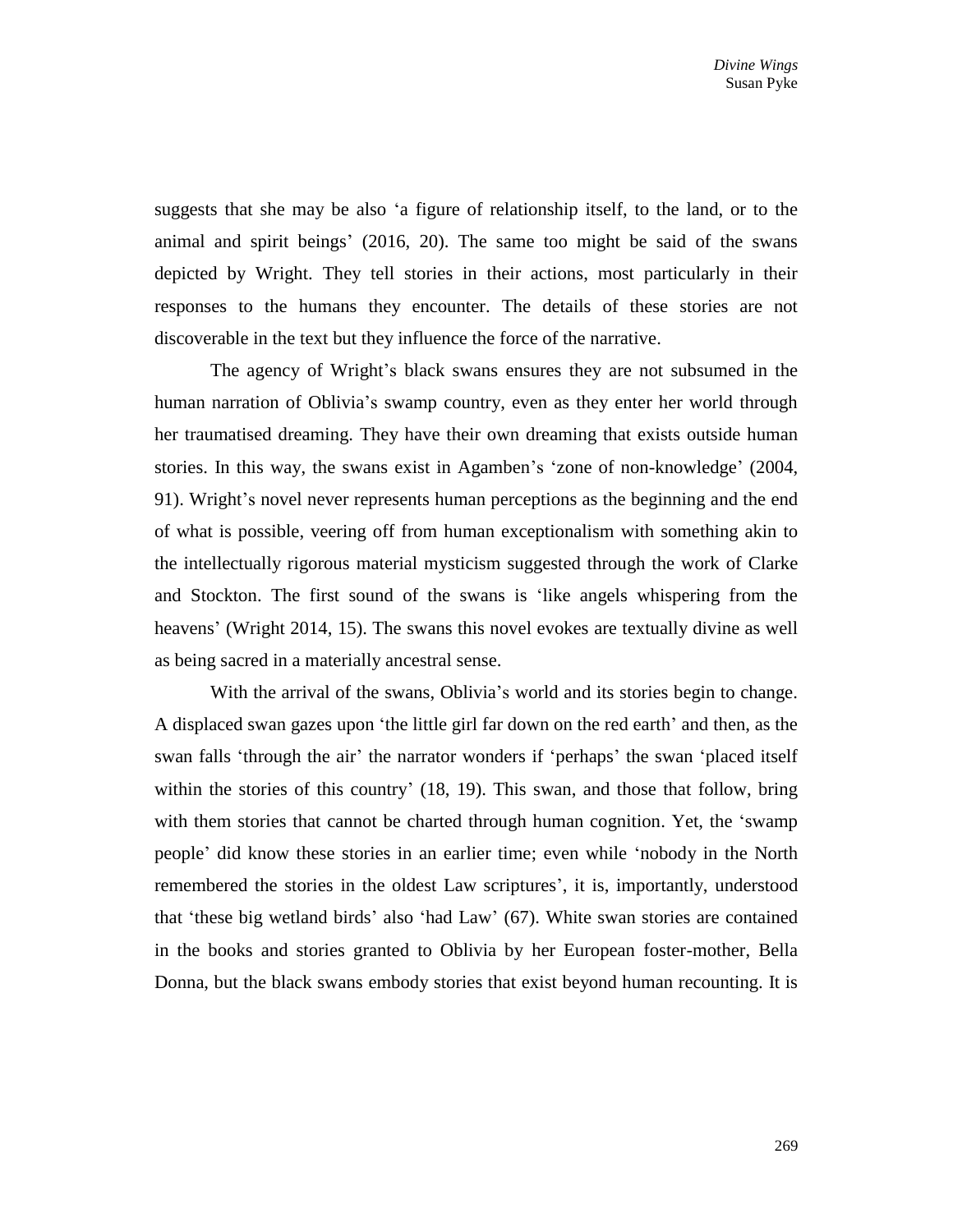this narrative, beyond and with European stories, that compels Oblivia to accept the black swans as her kin.

These 'angels' settle gingerly, as have the humans inhabiting this murky damaged ground, littering the swamp with 'floating feathers'; there is something divine in this flagrant waste, it is as if 'black angels had flown around' (51). This complex divine both reveals and challenges the culturally loaded concept of the Judeo-Christian angel. The scriptural Word and Wright's work with traditional stories rub against each other, sparking new spiritual imaginaries for the reader.

As Oblivia feeds her kin, running 'through the water with the fledging cygnets', she, like the story, is re-birthed and begins to 'take flight' (69). The material mysticism I propose, through Clarke and Stockton, has an ineffable materiality here for non-Indigenous readers, a strangeness harder to grasp than the fecundity of the past world in Brontë's poems. The avian enters Agamben's zone of not-knowing through this cultural blockage of perception.

There are complicated intra-actions between the swans and the endangered swamp community. The swans hungrily devour the food Oblivia gives to them, scraps gathered by her carer, Bella Donna, because they are worthy of eating. The 'people grew skinnier' as 'the swans became fatter on their food' (70). Humans are not, in Oblivia's world, a priority. She is driven to look after her kin. As the community changes, so too does Oblivia. The swamp, like the world, is no place for stable entities.

When Bella Donna dies, relinquishing her questionable care of Oblivia, Warren Finch, the President of Australia in Wright's dystopian world, arrives, determined to marry Oblivia. By the ancestral law of their families, she is his promised wife, and he has come to seek her after a dream of a swan woman who becomes a 'black angel cloud flying in a starry night and playing harp music' (109).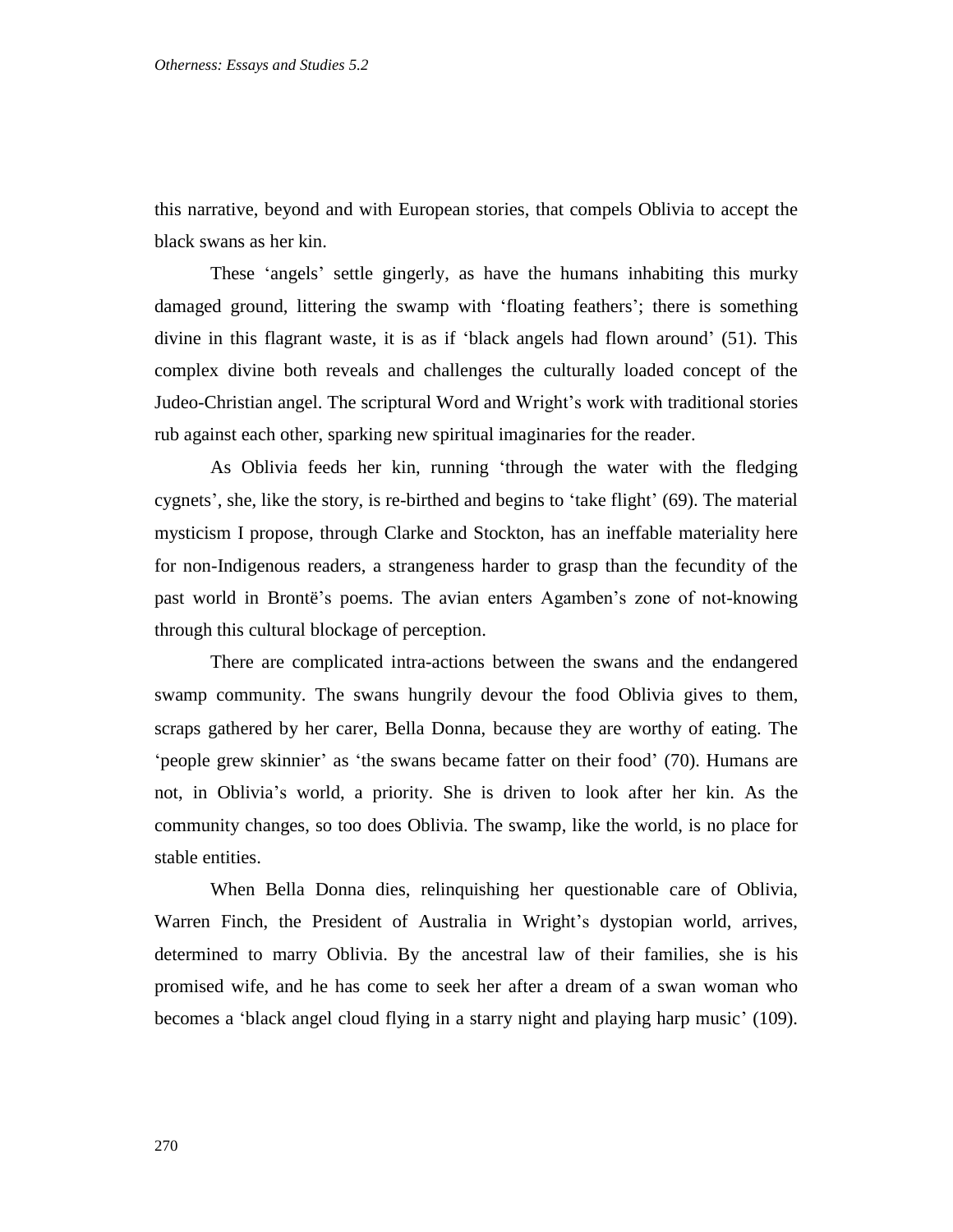The mix of irony and Romantic sensibility in these lines becomes more complex as Warren Finch's dream continues. Such a sight 'should be easy enough to find' but Warren Finch can only sense 'slithers of a woman's naked body' that had 'come to him like a promise', flowing along a 'river that flowed as slowly as his blood. He felt her presence bonding with his own' (109). The vulnerability of swan and woman is as apparent as the potential harm of a righteous man. The world in change will be remade.

With inexorable confidence, Warren Finch hunts down his 'mangkarri', his promise wife, Oblivia, despite being told he is no longer obliged because she has been gang-raped, then disowned and lost (136). Finch too, is of the avian, but his cultural affiliations are unclear. His ancestors are owls but he bears the name of a small European bird through his adoptive parents. He embodies both destiny and contingency, a hope of salvation shaped by the past and a sloughing thick invasive muck that he now enfolds into Oblivia's story. He is a flawed saviour, and despite his powerful status the community's response to him is cautious. Oblivia is their kin, but also their ostracized. The idea of a promise wife only lightly presses upon their memories. Yet there he is, close to a god. His will must be done. The fatalism in the narrator's story-telling is as fixed, yet as salvageable as a rise in global temperatures forced by the silencing of the earth's voice.

The avian swamp inhabitants are less hospitable than the humans. As Warren Finch rows to Oblivia's home 'swans swooped at the boat' to stop him, they 'hissed' and they 'stabbed' and 'he could feel the warmth of their soft bellies as he brushed through their barricade' (154). His violation of their bodies mirrors the rapes that destroyed Oblivia's voice, her memory, her sense of self, his obligation to marry her. When he enters her domain she cannot speak, she cannot move. He calls her the 'swan maiden' and she meets his deflowering voice 'with a knife in her hand' (154).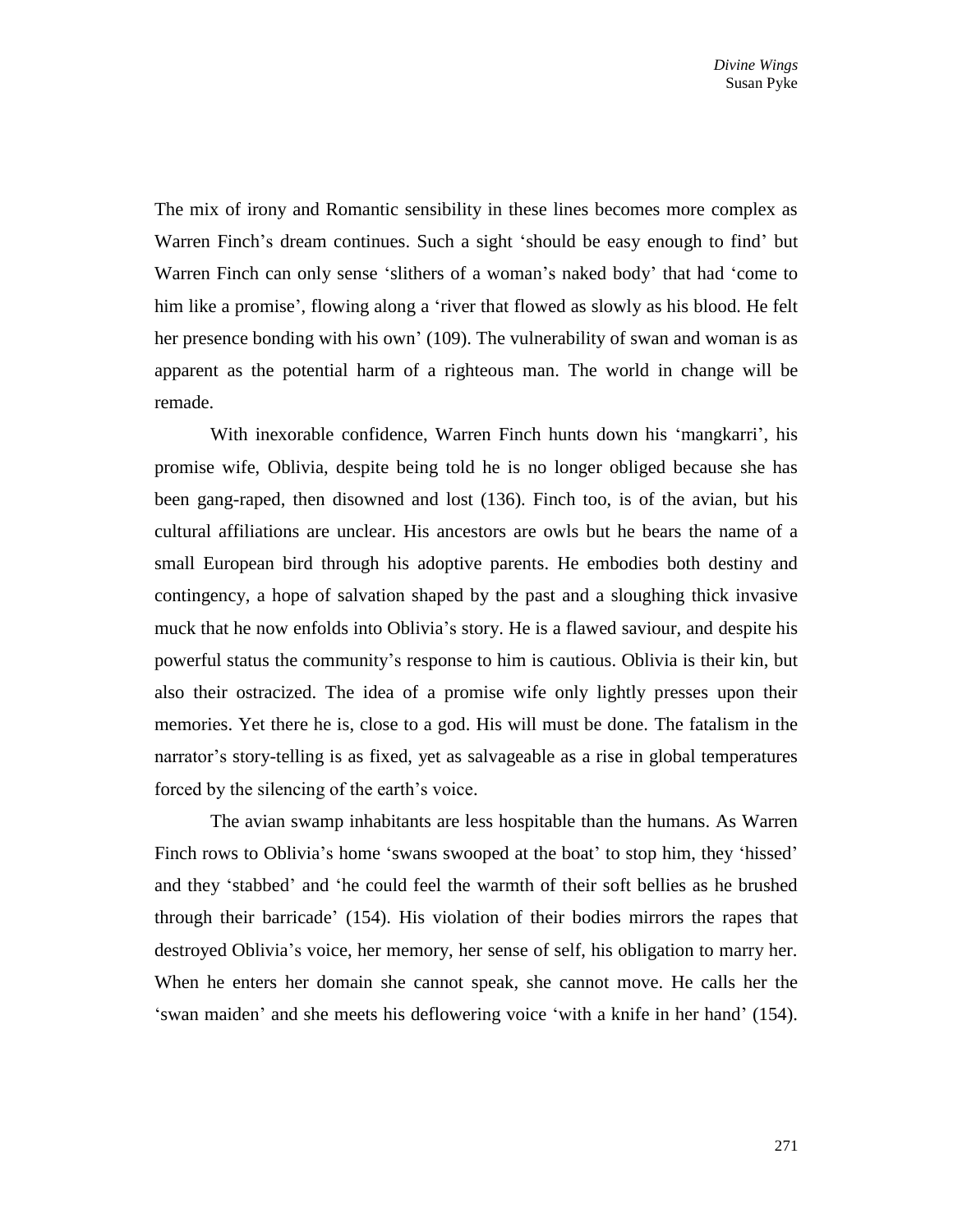He takes the knife as easily as he has taken the world but the mastery Finch would grasp slips away like a dream. Like porous matter, Oblivia will not be held in stasis. She escapes through the presence of the swans. Warren Finch may be an earthly godling, but Oblivia is kin to black angels. She has the ability, the gift, the madness of being able to take herself to a place beyond her body. She may seem to be in the same place as Warren Finch, but in fact she is reaching towards the swans, readying to depart with them. As he talks, the swans panic. Oblivia feels them 'becoming disconnected from her' even while she feels their 'erratic and chaotic struggle' (158). She has 'the very same nervousness running through her own body', she falters, she cannot yet comprehend the extent of 'the swan's electrified sense of danger, the sudden readiness to lift in one synthesized movement' and so she is unable to fly with them (159). The reader and Oblivia are stunned into stillness as the birds swan away like a 'midnight storm', disappearing 'in a cloud that looked like a black angel lit by lightning' (160). Like weather, the complexities in the interconnections between Oblivia and the swans are difficult to contain in sure analysis. The angelic swans and the dreamy Oblivia are not completely separate entities but their responses differ. This is the hope I find in Wright's novel and it blends with the philosophy of Barad. The intra-actions flow both ways in a confused and unpredictable way where the human is not the only force at play.

The narratorial logic of the novel refuses to place the needs of Oblivia over the swans. As Oblivia dreams herself after them, they dream themselves towards her. This mutual desire is powerful enough for the swans to begin 'forming their spirits through films of salt to reach her during the night' (191). Oblivia works her fingers skinless in her efforts to help them fly, peeling away salt, straightening their feathers. Her compulsive grooming also saves herself. Oblivia and the swans co-create a world that will hold them safe.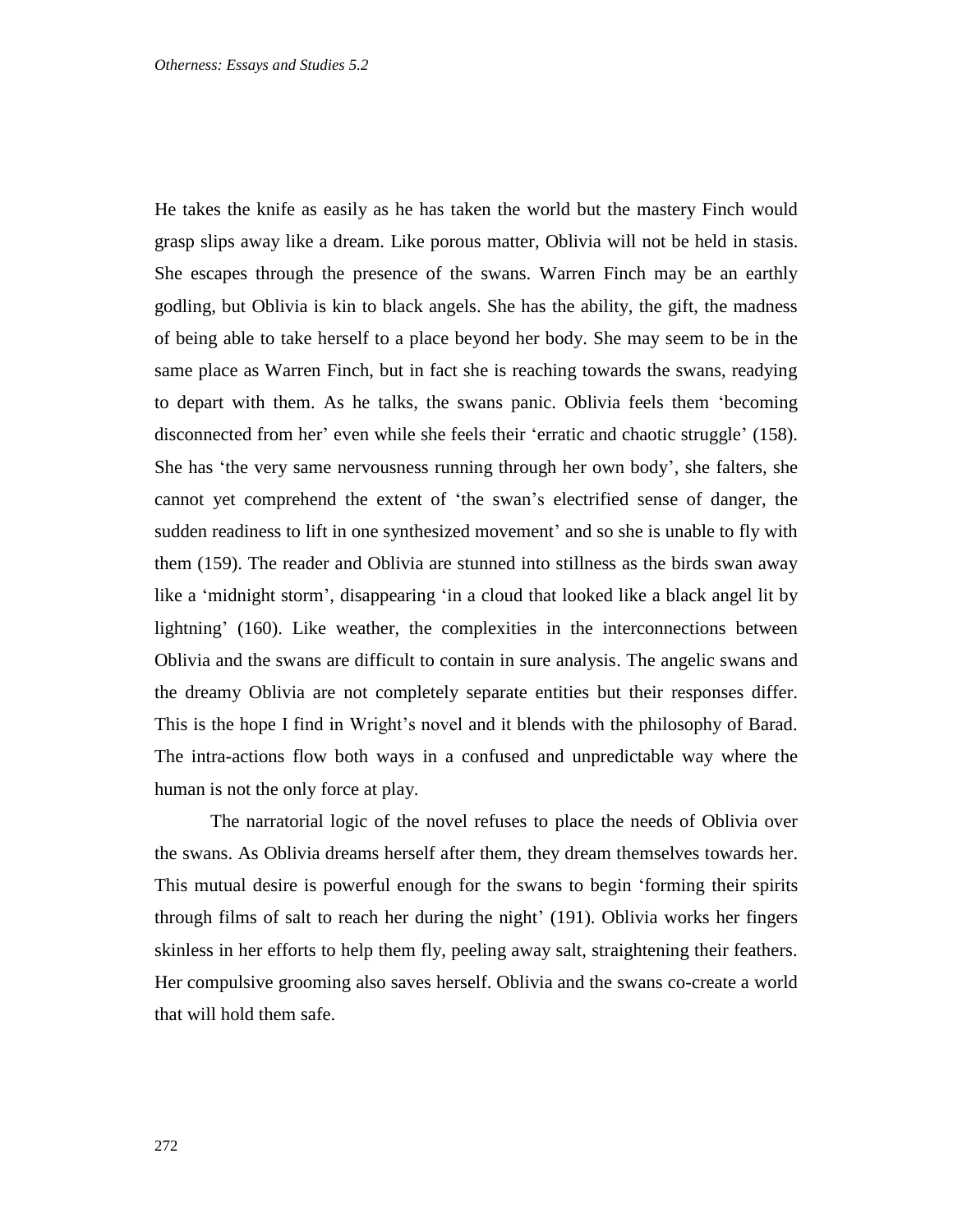When the swans find her, at last, in a prison-like apartment in a dilapidated southern city, Oblivia can barely lift her wings to help them. She is the First Lady, Warren Finch's tribal bride, present on television. At the same time Oblivia is living in a dark world of alterity, bending the rules that Daley points to, through Wright, that encapsulate the 'bitterness of pure logic and rational thought' (Wright in Daley, 2016, 21). As the swans circle the apartment, injuring themselves in their need to be closer to Oblivia, children jump in the streets that are their home, readying to fly, becoming holy, 'calling the very ordinary land a sacred site' (247). The swans' drama envelops the children, as it does Oblivia. The swans circle her building in hundreds 'driven by nervousness' and 'their bond with the girl', coming 'so close their wings clipped the buildings' (247). The old zoological gardens, canals and other semi-stagnant waterways are soon thick with swans. The birds multiply until their numbers grow so vast that they block the night sky. Privy to this inversion of power, Oblivia readies to 'fly with the swans so they do not leave her behind' again (277). The presidential world of Warren Finch has become immaterial through the swans' dreaming circling dance.

Then the wind changes, the swans' escape is foiled by the force of hostile traditional powers, their 'wings' are 'buffeted' (277). At this point in this lavish always-unravelling story, when hope seems gone entirely, the trap of Warren Finch opens through his death. Oblivia's shadow self, the self who is real enough to be captured by television cameras, may have assassinated him. The Oblivia known by readers is full of fear. She flees after the swans, escaping ceremonies held to create Warren Finch and his promise wife into a performative story on the fringes of the novel. His corpse continues to travel the roads as a moving tourist destination while Oblivia seeks refuge in another world. Once again the 'wind intensified through the ruffling feathers on their breast' and the swans ready to leave (303). When 'a startled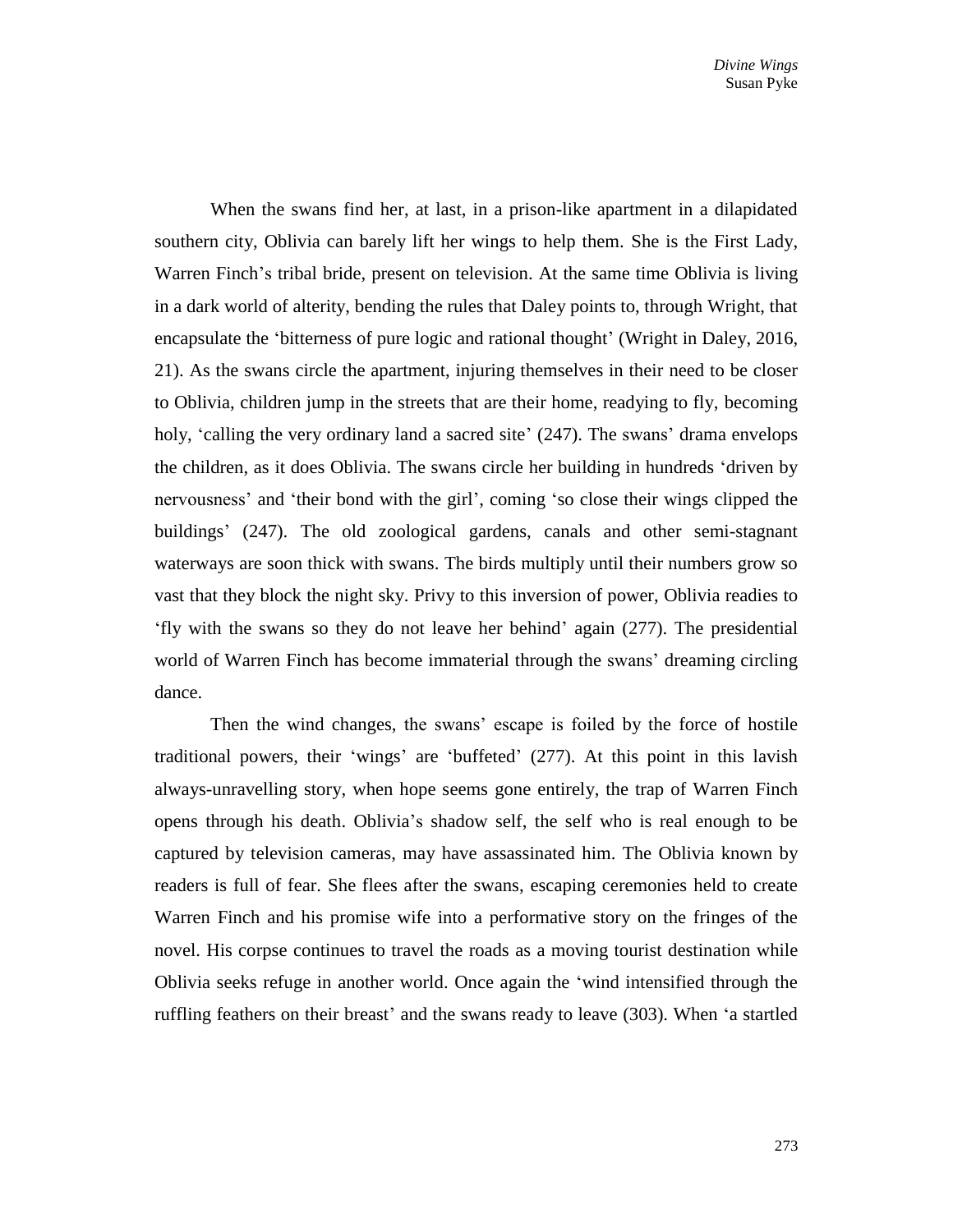swan flies up' there is 'the roar of the lift off, and the sky is blanketed by black swans in the cold night' (303). The redemption in this passage ripples with reflexive irony. The fairy tale 'bright starry night' with its 'northerly flowing breezes' lead readers, with Oblivia and the swans, like a 'heartbeat' all the way back to the swamp (303). The tone is sardonic, but also poetic, only the swans can take Oblivia 'safely through the laws of the country' if 'the spirits who were the country itself' have not yet been exterminated (321). The novel, like the swans, is filled with songlines, making this section of the text, like the country that the swans seek, 'holy and beautiful to behold' (323). For the swans, these stories are strong enough to take 'the oldest swan to the youngest cygnet' all the way from the 'abandoned botanical gardens' of the south towards the 'northern swamp' of Oblivia's home (323). It is, the narrator suggests, 'as if the ancestors had pulled the swans across the skies' taking Oblivia with them 'to be cleansed' (324). There is a baptism of sorts also available to the reader. This closing section sings with epiphany as Indigenous story and European folktale conflate in the flute Oblivia uses to create a 'swan tune that dances around the hills' (324). The flute, an ancient keepsake from the family of her carer, Bella Donna, is made from the 'wingbone of a Mute Swan' and has been played with by the rescued 'cygnet' (324). This swan, aptly named the Stranger, has saved Oblivia by keeping her head down to care for him, ensuring that she is not revealed as the president's wife who may have killed her husband. Oblivia's flimsy notes create a 'sound known to be sacred to swans' and it is heard 'among the din of winds' (324). It welcomes the swans 'into the country's song' (325). It is a tune that only the swans can access, but human kin is needed to help bring the song into being.

Upon her return Oblivia enters the water and is cleansed, a doubling rebirth that repeats an earlier time when the black swans first entered her life. As she runs through the water with their babies, the swans 'observe her as though she is a newly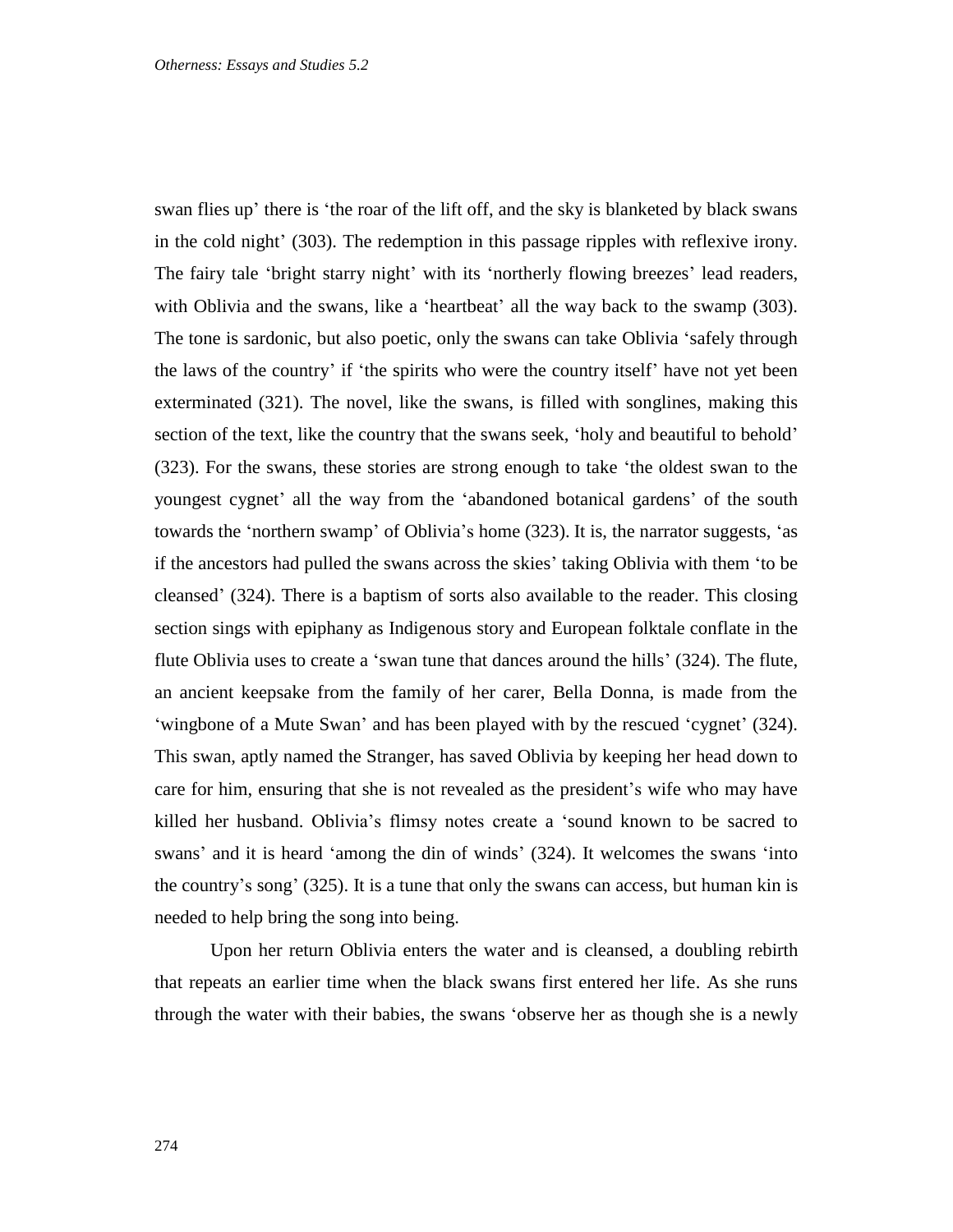hatched cygnet' and then they rest 'beside her, necks curled over their backs and asleep' (326). The story finishes here, more like the end of a species than the turn of a season. As 'the winds grow warmer' and the 'land dries' and 'the spirit of the drought' enters, the expectation of a returning wet season disappears (328). Many 'stranded swans' scatter and fall under 'hotter skies', they 'fly in every direction' until their only option is to 'stand on baked earth and hiss at the sky they cannot reach' and then, soundless, as silent as an apocalyptic spring, 'with wings spread they wait for the spirit flight' (328).

In the fallout from this devastating conclusion, Oblivia nurses the 'old Stranger swan' she nurtured from a cygnet, who has saved her from facing those who would destroy her, and he sleeps on her lap when not 'gazing over what had been a swamp' (330). The 'old swan leader' has changed after the loss of his kind. In a conventional fairy tale he might wait for a millennium to pass but instead, when Oblivia tells him that regeneration is not possible, the swan 'swooned and dropped its head to the ground' in profound grief (332). So too might the reader despair. The world that offers life to flesh and blood has dried up and gone.

In this arid finale, Wright's narrator still manages to offer some kind of hope. 'This might be the same story about some important person carrying a swan centuries ago, and it might be the same story in centuries to come when someone will carry a swan back to this ground where its story once lived' (333). The business of this story might be attended to, change might emerge in its telling. To my reading, this is possible without raiding the dreams that belong to Oblivia. Wright's novel allows for a space to be given to other beings, like the black swans of the swamp, so they can make their own stories as fit them best.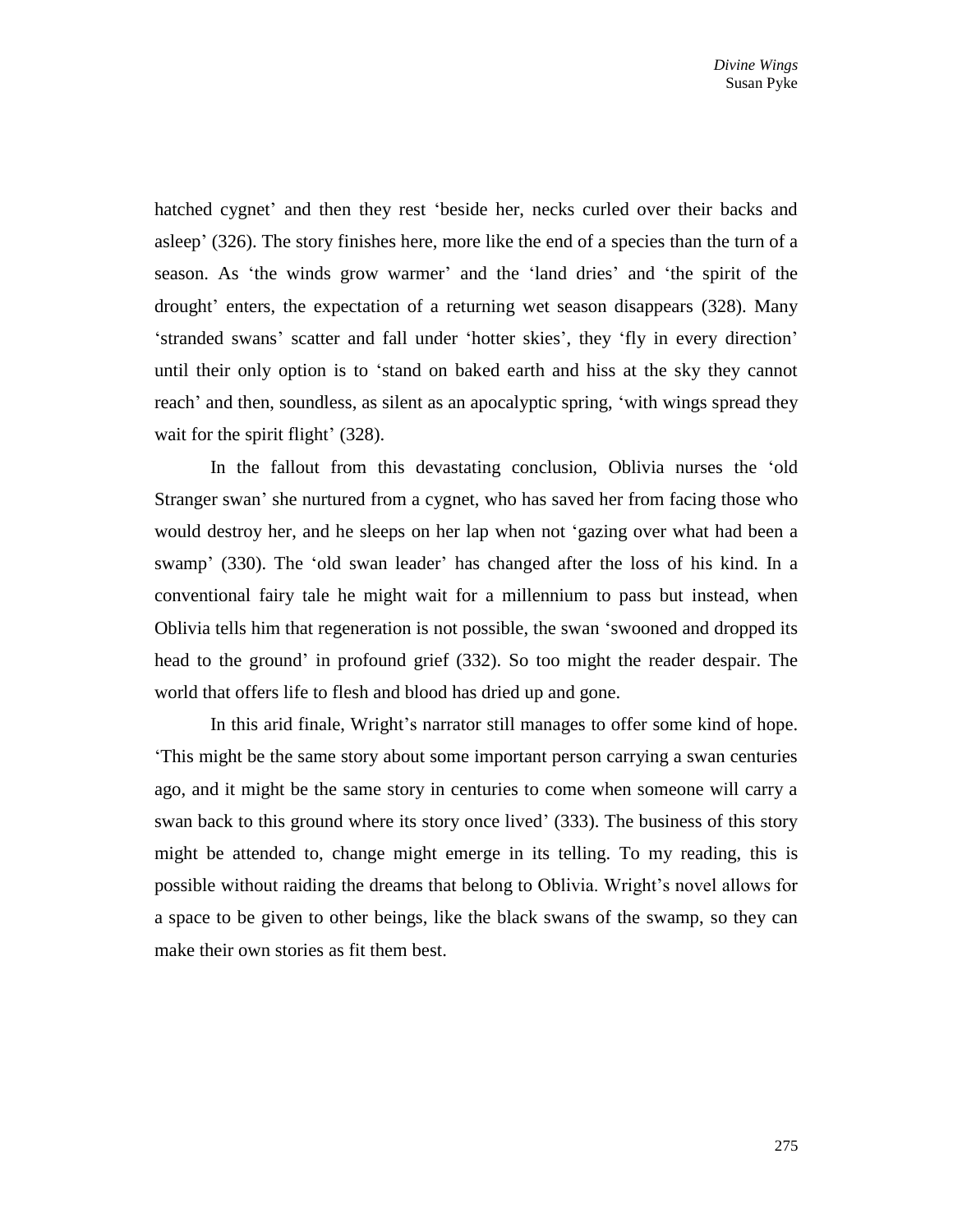### **Conclusion: the Fragile Nest of the Dying Stranger**

One of Australia's foremost ecocritics, Kate Rigby, has called on writers (and, implicitly, readers) to attend to literature in a 'mode of prophetic witness' that includes being open to 'communications from the nonhuman other' so that the world's 'warning call' might be heard (2013, np). Reading back to Brontë's nineteenth-century poems, there is a preparation for this call in the silence that follows the trill and the cry of birds in the flush of their season. The silent dirge of a 'mute' bird on a 'still grey stone' becomes the heartbreak of humans and avians all out of season.

Yet the Stranger that flies across Wright's apocalyptic sky urges readers to find ways to respond to the wash of swan stories told in birdsong and wing. The readerly trauma of ecological thought that Wright evokes through her critique of human-inflicted damage upon the world harkens back to Brontë's Romantic depictions of the impact of wintry seasons on the fragile nests formed by creatures such as humans and birds. The cyclic seasonality in Brontë's poems is fiercely awry. There is much to lose. While Brontë's poetry and Wright's novel are centuries and cultures apart, they both support a posthuman reading. Through this lens these works gravely reinforce the fact that the world will go on, with or without humans or birds. A stony future will suit at least some species, if four-degree climatic havoc is the best that humans can do. If this trajectory is followed, then Brontë's poetry of life, death and rebirth will be left behind as absolutely Romantic, *The Swan Book* will be disastrously real and humans will be very strange indeed to themselves and the rest of the surviving world. There is an alternative. Brontë's poems remind readers that the avian and human begin and end with the seasons and places they inhabit. Her work soars towards Wright's swan song of a winged divine beyond human making. These avian divines, these nonhuman holies, have potential to extend acceptance of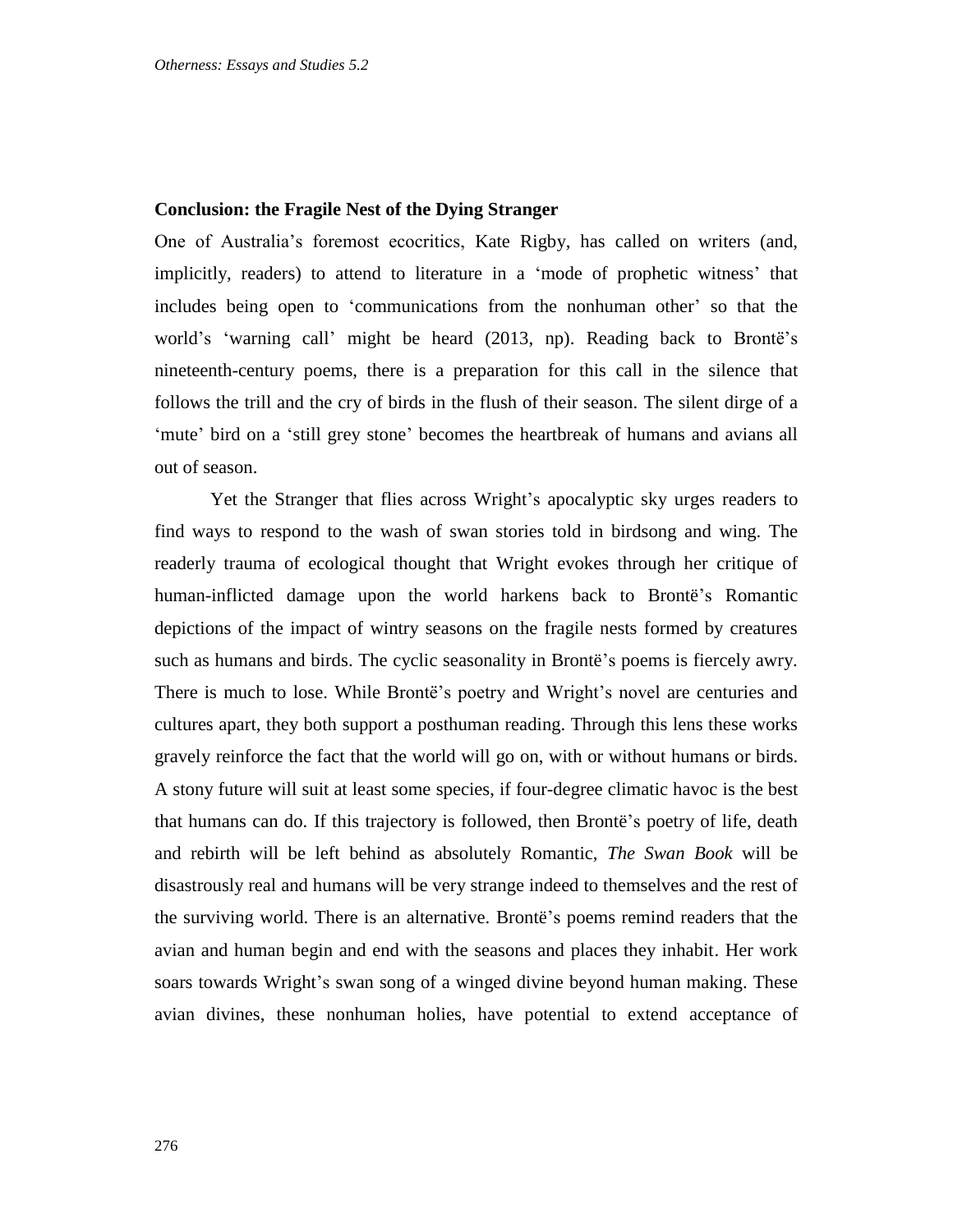human/avian co-existence to a search for a co-creative kinship beyond the zone of human knowledge. It is a search that begins with the heart-rending spread of the dusty wings of the black swans. The possibilities in an unknowable nonhuman angelic mentorship are needed to help humans relinquish control over a world not designed for their ruination. To be mentored in this divine way, humans must listen and follow.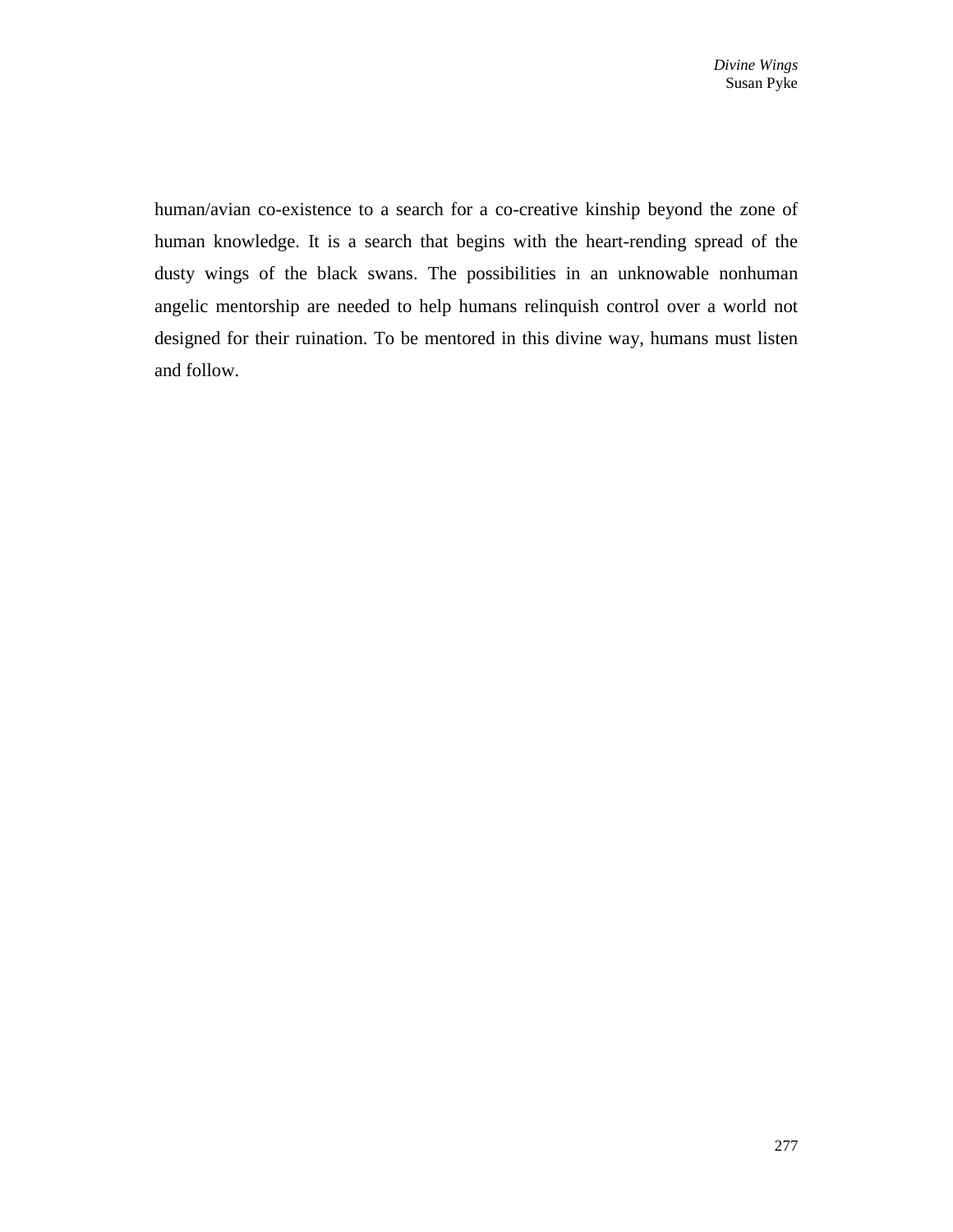#### **Bibliography**

- Agamben, Giorgio. 2004. *The Open: Man and Animal*. Translated by Kevin Attell. Stanford, CA: Stanford University Press.
- Barad, Karen. 2007. *Meeting the Universe Halfway: Quantum Physics and the Entanglement of Matter and Meaning*. Durham: Duke University Press.
- –––. 2015. 'Keynote'. *Transversal Practices: Matter, Ecology and Relationality*. VI International Conference on New Materialisms. University of Melbourne. September 28.
- Barras, Arnaud. 2015. 'The Law of Storytelling: The Hermeneutics of Relationality in Alexis Wright's *The Swan Book*'. *Journal of the Association for the Study of Australian Literature (JASAL)* 15.3: 1-12.
- Brontë, Emily. 1992. *Emily Jane Brontë: The Complete Poems*. Edited by Janet Gezari. Chippenham: Penguin Books.
- Carson, Rachel. 2000/1963. *Silent Spring*. London: Penguin.
- Clarke, Micael. 2009. 'Emily Brontë's No Coward Soul and the Need for a Religious Literary Criticism'. *Victorians Institute Journal* 37.1:195-223.
- Daley, Linda. 2016. 'Alexis Wright's Fiction as World Making'. *Contemporary Women's Writing* 10.1: 8-23.
- Despret, Vinciane. 2008. 'The Becomings of Subjectivity in Animal Worlds'. *Subjectivity* 23.1: 123–139.
- Holgate, Ben. 2015. 'Unsettling Narratives: Re-evaluating Magical Realism as Postcolonial Discourse through Alexis Wright's *Carpentaria* and *The Swan Book*'. *Journal of Postcolonial Writing* 51.6: 634-647.
- McKusick, James. 2000. *Green Writing: Romanticism and Ecology*. New York: St. Martin's Press.
- Morton, Timothy. 2008. 'Reading is Ecological'. July 24. *Ecology without Nature*. Accessed August 3, 2016. [http://ecologywithoutnature.blogspot.com.au/2008/07/reading-is](http://ecologywithoutnature.blogspot.com.au/2008/07/reading-is-ecological.html)[ecological.html.](http://ecologywithoutnature.blogspot.com.au/2008/07/reading-is-ecological.html)